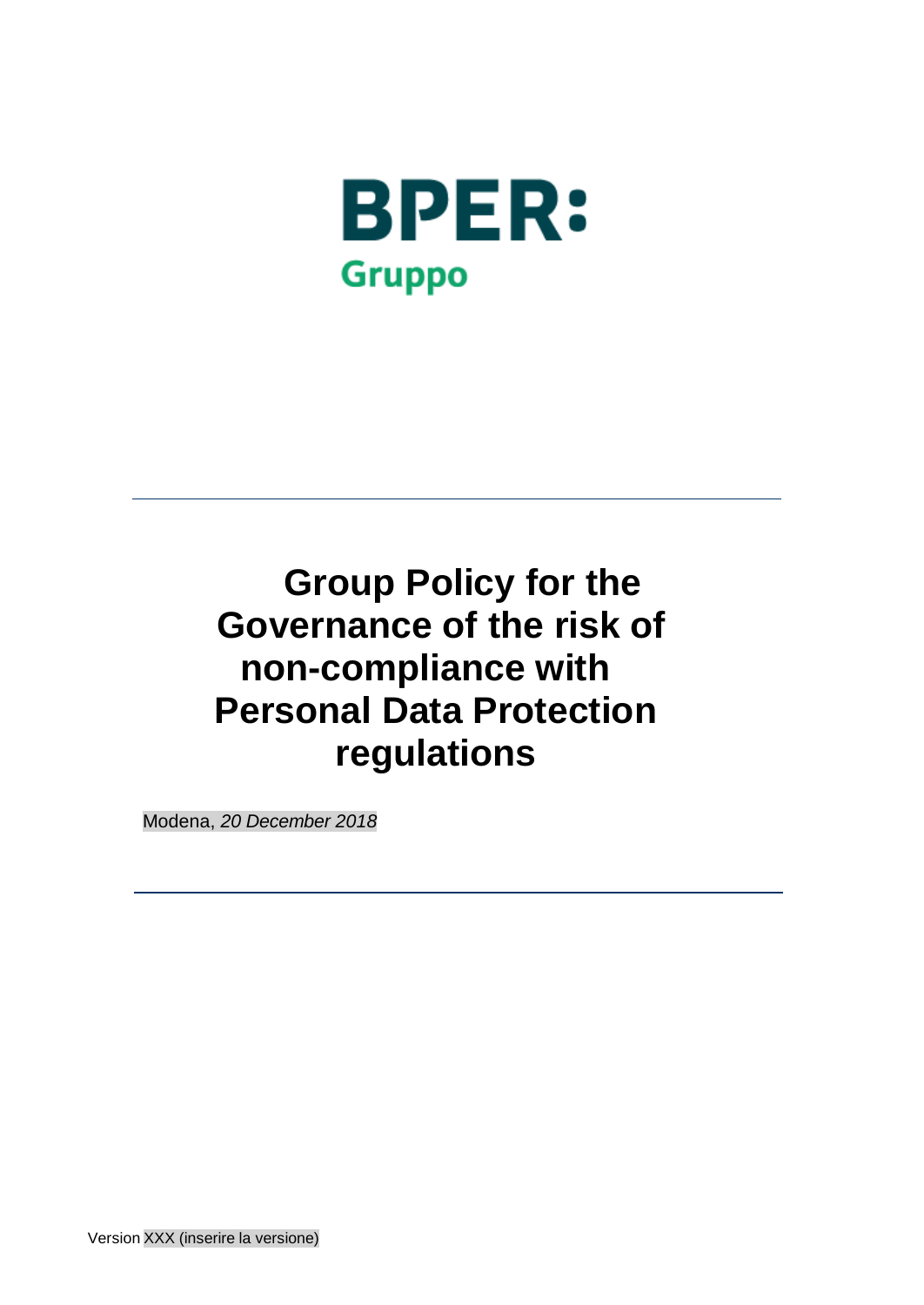# **INDEX**

| 1            |        |  |  |  |  |  |  |
|--------------|--------|--|--|--|--|--|--|
| $\mathbf{2}$ |        |  |  |  |  |  |  |
|              |        |  |  |  |  |  |  |
|              |        |  |  |  |  |  |  |
|              |        |  |  |  |  |  |  |
|              |        |  |  |  |  |  |  |
|              |        |  |  |  |  |  |  |
| 3            |        |  |  |  |  |  |  |
|              |        |  |  |  |  |  |  |
|              |        |  |  |  |  |  |  |
| 4            |        |  |  |  |  |  |  |
|              |        |  |  |  |  |  |  |
|              | 4.1.1  |  |  |  |  |  |  |
|              | 4.1.2  |  |  |  |  |  |  |
|              | 4.1.3  |  |  |  |  |  |  |
|              | 4.1.4  |  |  |  |  |  |  |
|              | 4.1.5  |  |  |  |  |  |  |
|              | 4.1.6  |  |  |  |  |  |  |
|              | 4.1.7  |  |  |  |  |  |  |
|              | 4.1.8  |  |  |  |  |  |  |
|              | 4.1.9  |  |  |  |  |  |  |
|              |        |  |  |  |  |  |  |
|              | 4.1.10 |  |  |  |  |  |  |
|              | 4.1.11 |  |  |  |  |  |  |
|              |        |  |  |  |  |  |  |
|              |        |  |  |  |  |  |  |
| 5            |        |  |  |  |  |  |  |
| 6            |        |  |  |  |  |  |  |
| 7            |        |  |  |  |  |  |  |
|              |        |  |  |  |  |  |  |
|              |        |  |  |  |  |  |  |
|              |        |  |  |  |  |  |  |
|              |        |  |  |  |  |  |  |
| 8            |        |  |  |  |  |  |  |
| 9            |        |  |  |  |  |  |  |
|              |        |  |  |  |  |  |  |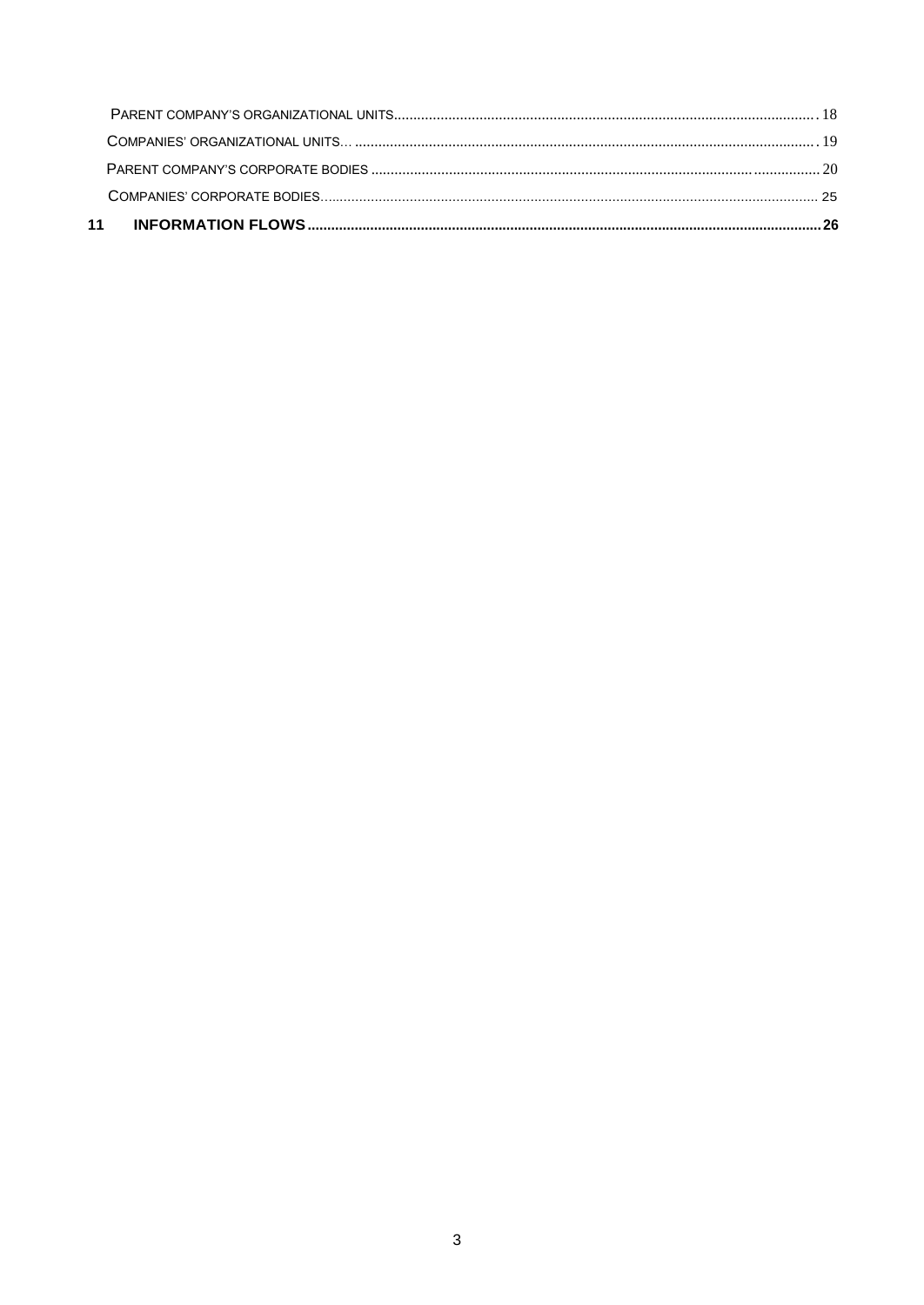# **1 Content summary / modifications**

This document describes the model adopted by the BPER Group<sup>1</sup> in order to guarantee the compliance of its operations and its procedures with laws on the "protection of personal data"<sup>2</sup>.

With respect to the previous version it has been updated to

- incorporate:
	- − amendments to external regulations, in particular following the entry into force of the General Data Protection Regulation (Regulation (EU) 2016/679, GDPR)
	- − organizational changes, in particular following the designation of a Data Protection Officer/DPO for the Group
- introduce:
	- − BPER Group's new "personal data protection" organizational model
	- − changes to the management process related to the risk of non-compliance with the specific regulations in question, with particular reference to the Process for "Privacy and Data Protection regulatory compliance" and to the consequent activities and responsibilities of each Group Company both as Data Controller, and, possibly as Data Processor

An update history is shown below:

| <b>Version</b> | <b>Approval Date</b> | Directive no. | <b>Summary of amendments</b>                                                                                                                                                                                                                                                                                                                                       |
|----------------|----------------------|---------------|--------------------------------------------------------------------------------------------------------------------------------------------------------------------------------------------------------------------------------------------------------------------------------------------------------------------------------------------------------------------|
| 1.0            | 12/04/2016           | 19/2016       | Issuance<br>٠                                                                                                                                                                                                                                                                                                                                                      |
| 2.0            | Xx/xx/2018           | Xx/2018       | Incorporation of regulatory<br>amendments ex Regulation (EU)<br>2016/679 - GDPR<br>Definition of the role of Data<br>$\bullet$<br>Protection Officer (DPO)<br>Introduction of a new<br>$\bullet$<br>organizational model of the<br>companies belonging to the<br>Group<br>Formalization of "Privacy"<br>$\bullet$<br>and Date Protection<br>regulatory compliance" |

Hereinafter also "Group" or "BPER Group.

 $2$  Regulation (EU) 2016/679 of the European Parliament and the Council of 27 April 2016 – "General Data Protection Regulation, hereinafter also Regulation or GDPR.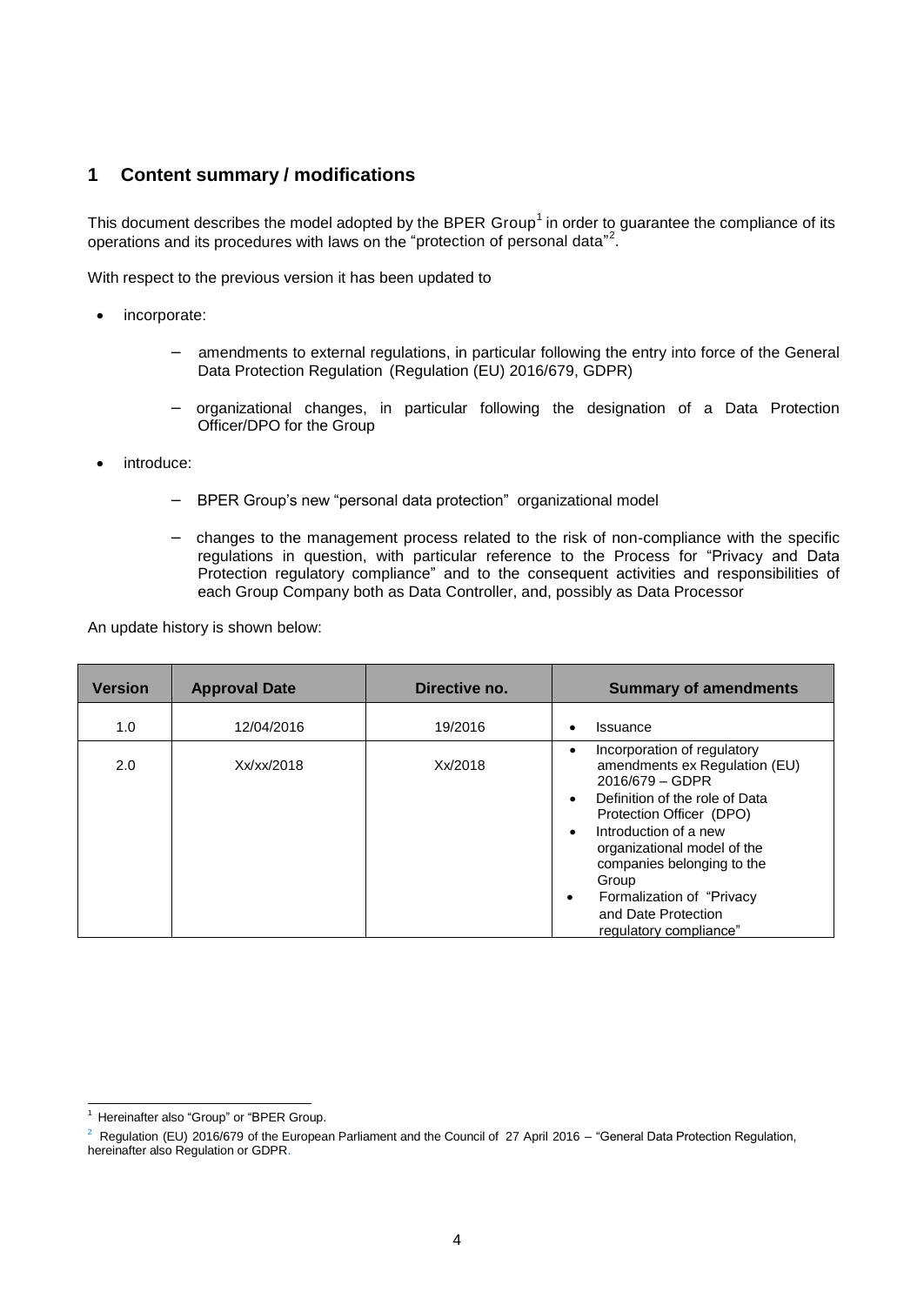# **2 General aspects**

# **2.1 Objectives of the Policy**

The Policy describes the guidelines which BPER Banca<sup>3</sup>, in its role as Parent Company, has defined for the Group Companies in order to ensure personal data protection during its activities, in line with the rules and principles provided for in the reference regulations and on the basis of the "Policy di Gruppo per il Governo del rischio di non conformità" (Group Policy for the Governance of non-compliance risk).

With reference to the subsidiaries which are no longer part of the statutory Group, the Parent Company, in its direction and coordination function, assesses the privacy monitoring system structure on a case by case basis.

# **2.2 Recipients of the document**

Italian banks, Financial and credit companies, Optima Sim and Companies belonging to the Group.

# **2.3 Management of the document**

The owners of the document's management phases are shown in the following table

| Parent<br><b>Company</b>                    |                                    |                                             |                                                              |                        |                                  | Group<br>Companie<br>s. |                                                |                                                           |                 |
|---------------------------------------------|------------------------------------|---------------------------------------------|--------------------------------------------------------------|------------------------|----------------------------------|-------------------------|------------------------------------------------|-----------------------------------------------------------|-----------------|
| <b>Initiator</b>                            | Authorization<br>to proceed        | <b>Drafting</b>                             | Coherence<br>opinion                                         | Complian<br>ce Opinion | <b>Validation</b>                | Approval                | <b>Distribution</b>                            | <b>Filing</b>                                             | <b>Adoption</b> |
| Privacy<br>and Data<br>Protection<br>Office | Data Protection<br>Officer<br>/DPO | Privacy and<br>Data<br>Protection<br>Office | Organizational<br>Structures<br>and<br>Regulations<br>Office | Not envisaged          | Control and<br>Risk<br>Committee | Board of<br>Directors   | <b>Group Companies</b><br>Co-ordination Office | Organizational<br>Structures and<br>Regulations<br>Office | <b>BoD</b>      |

# 2.4 **Exceptions management**

All exceptions to the Policy, related to the Parent Company and the Group Companies, must be submitted in advance by the Compliance Function to the Parent Company's Chief Executive Officer who will inform the Parent Company's Board of Directors, proposing the possible changes and the giving the reasons why they are necessary.

# **2.5 Definitions**

Unless provided for differently in the document, all the terms indicated with a capital letter refer to the definitions set out in the GDPR and/or to existing legal provisions, shown below for easy reference:

• System Administrator<sup>4</sup>: in the IT area, a professional figure in charge of managing and servicing a processing system and/or components thereof: however other similar professional figures are also considered in this category, from a data protection risk point of view, such as database administrator, network and security devices administrators and complex software systems administrators

 $3$  Hereinafter BPER, BPER Banca or Parent Company.

<sup>&</sup>lt;sup>4</sup> Hereinafter SA. "Measures and arrangements applying to the controllers of processing operations performed with the help of electronic tools in view of committing the task of system administrator" - 27 November 2008" (G.U. no. 300 of 24 December 2008) and "Amendments to the provision of 27 November 2008 on the requirements of controllers of processing operators performed with the help of electronic tools in view of committing the task of system administrator and the extension of the deadlines for their implementation – 25 June 2009" (in G.U. no. 149 of 30 June 2009) by the Guarantor.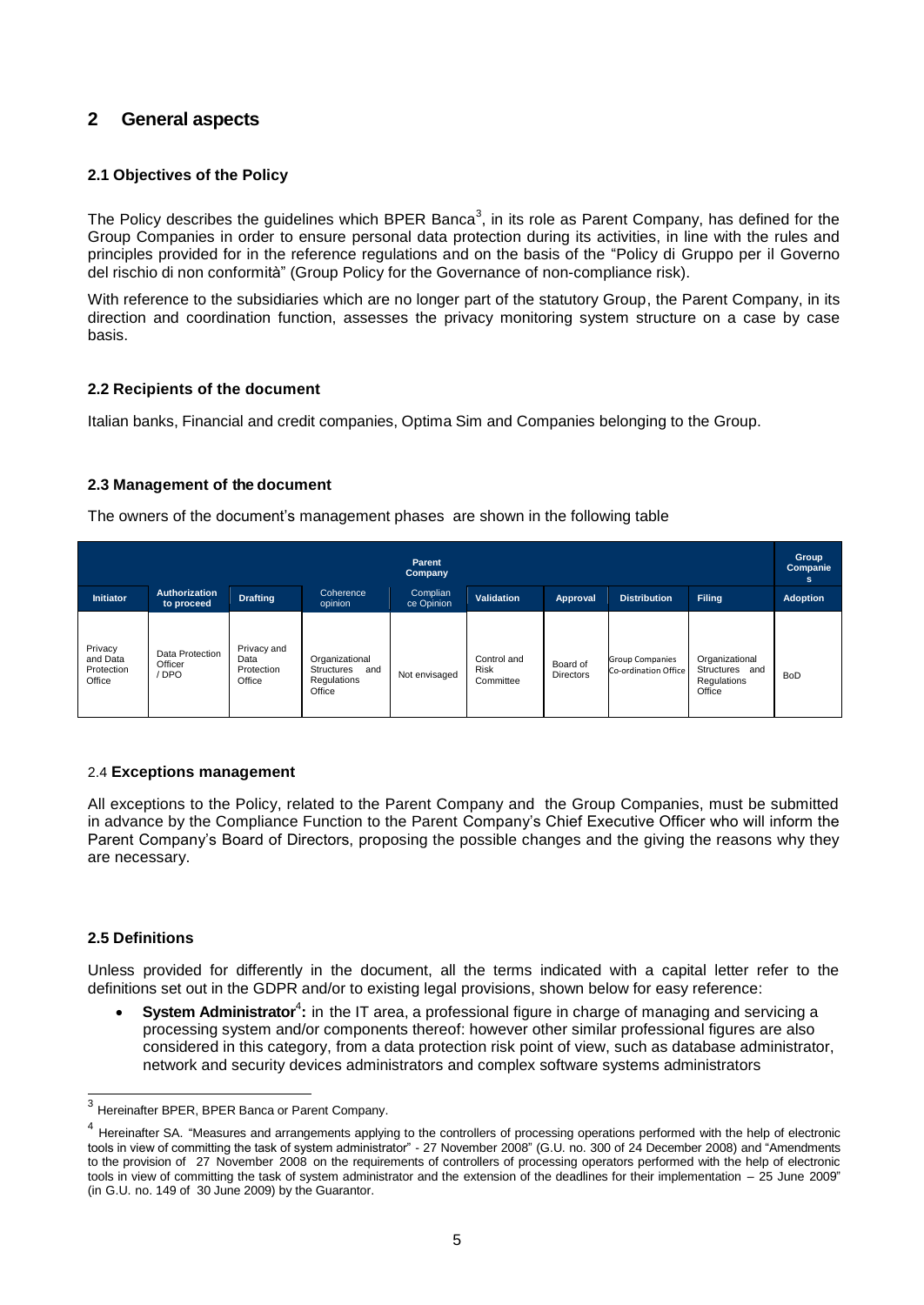- **Filing system:** any structured set of Personal Data which are accessible according to specific criteria, whether centralized, decentralized or dispersed on a functional or geographical basis.
- **Sensitive areas:** areas whether physical or in the Company Network in which Special Categories of Personal Data and/or Judicial Data related to natural persons are Processed; and/or areas in which confidential documents are managed and consulted to which access is strictly forbidden unless for service reasons.
- **Supervisory Authority:** independent public authority which is established by a member State pursuant to article 51 of the GDPR;
- **Authorization of Personal Data processing**: act by which the Controller /Company authorizes a person, as part of his or her professional duties, to process specific types of personal data on its behalf, by virtue of the very tasks entrusted to him or her. In fact art. 29 of the GDPR envisages that Processing shall only be performed by "authorized" persons who act under the authority of the controller or the Processor; such persons, when processing the data must observe the instructions given to them and their designation, in writing, and must identify the area of the authorized Processing;
- **Consent of the Data Subject** or **Consent**: any freely given, specific, informed and unambiguous indication of the Data Subject's wishes by which he or she, by a statement of by a clear affirmative actions, signifies agreement to the Processing of Personal Data relating to him or her;
- **Biometric Data:** Personal Data resulting from specific technical Processing relating to the physical, physiological or behavioral characteristics of a natural person, which allow or confirm the unique identification of that natural person, such as facial images or dactyloscopic data;
- **Common Data:** all Personal Data which does not belong to the Special Data and Judicial Data categories;
- **Genetic Data:** Personal Data relating to the inherited or acquired genetic characteristics of a natural person which result from the analysis of a biological sample from the natural person;
- **Judicial data:** Personal Data relating to criminal convictions and offences or related security measures;
- **Special Categories of Data:** Personal Data revealing racial or ethnic origin, political opinions, religious or philosophical beliefs, or trade union membership, and the processing of genetic data, biometric data for the purpose of uniquely identifying a natural person, data concerning health or data concerning a natural person's sex life or sexual orientation;
- **Data concerning Health:** Personal Data pertaining to the physical or mental health status of a data subject, including the provision of health care services, which reveal information relating to his or her health status;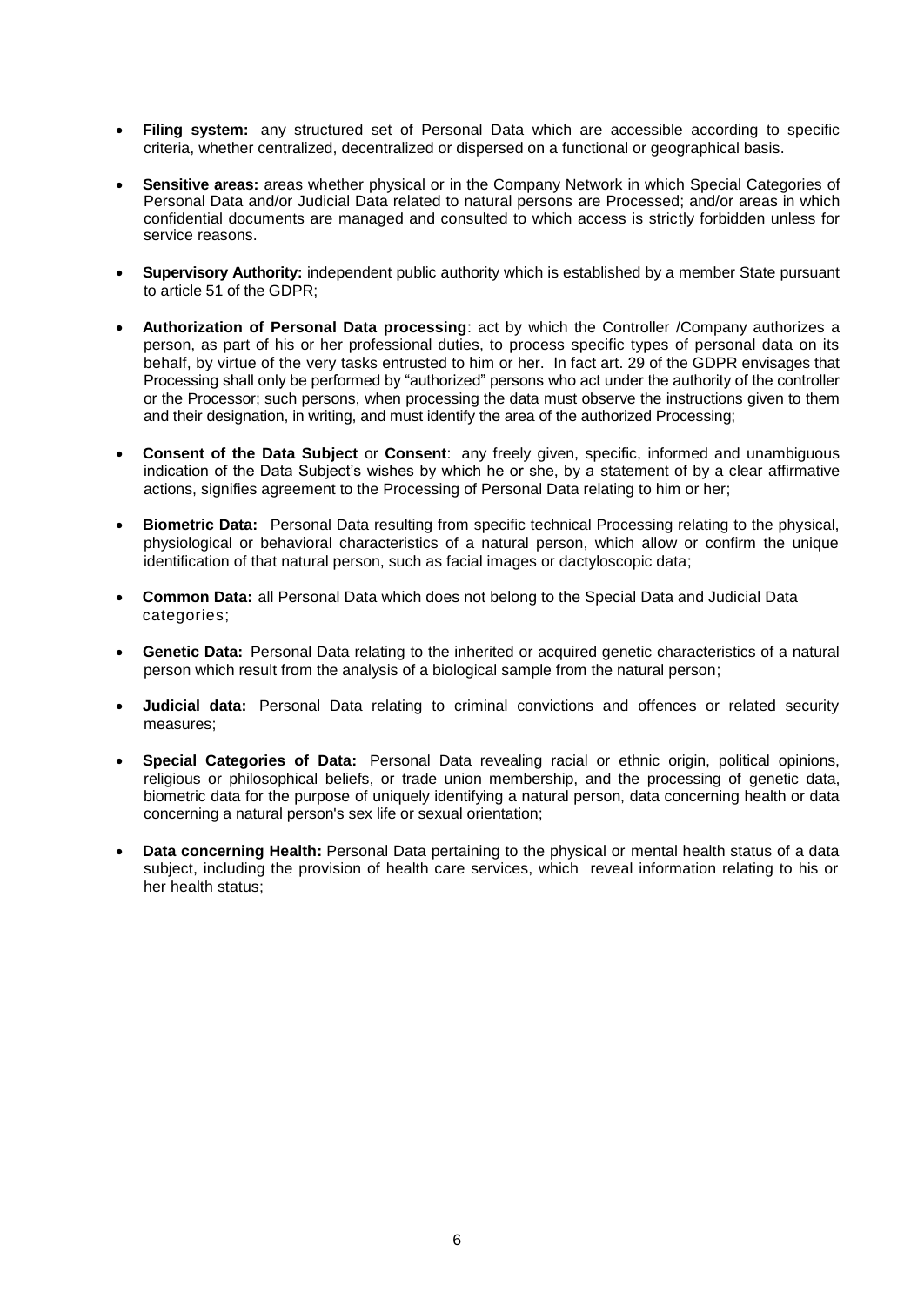- **Personal Data**: any information relating to an identified or identifiable natural person ('Data Subject'); an identifiable natural person is one who can be identified, directly or indirectly, in particular by reference to an identifier such as a name, an identification number, location data, an online identifier or to one or more factors specific to the physical, physiological, genetic, mental, economic, cultural or social identity of that natural person;
- **Recipient/s**: a natural or legal person, public authority, agency or another body, to which the Personal Data are disclosed, whether a third party or not. However, public authorities which may receive Personal Data in the framework of a particular inquiry in accordance with Union or Member State law shall not be regarded as Recipients; the Processing of those data by those public authorities shall be in compliance with the applicable data protection rules according to the purposes of the Processing;
- **Fixed Devices**: IT tools not easily removable from the company such as personal computers, local servers, printers assigned to Authorized Persons for professional use;
- **Mobile Devices**: in general intended as those IT tools which by their very nature can easily be removed from the company such as USB memory sticks, SD cards, external hard disks, tablets, laptops and smartphones used by the Authorized Persons for professional use;
- **DPO** or **Data Protection Officer**: is a natural person, appointed on an obligatory basis in the cases listed in art. 37.1 of the GDPR by the Controller or the Processor and must possess expert knowledge on data protection laws and practices to help them fulfill the internal requirements of the GDPR;
- **GDPR (**or **Regulation):** General Data Protection Regulation (EU) 2016/679;
- **Group of Undertakings**: a controlling undertaking and its controlled undertakings;
- **Person/s in charge or Authorized Person/s:** are the Collaborators authorized to Process Personal Data under the direct authority of the Controller and/or the Processor ex articles 4(10) and 29 of the GDPR. The definition provided by article 29 of the Working Group of Opinion 2/2017 includes: employees and ex-employees, top management, auditors, collaborations and self-employed workers with VAT numbers, on-call workers, part-time workers, job-sharing, short-term contracts, internships, regardless of role, function and/or level, as well as the consultants and suppliers of the Company, and more generally, all those persons who Process the personal data of customers, employees and suppliers, including e.mail addresses.
- **Restriction of Processing:** the marking of stored personal data with the aim of limiting their processing in future;
- **Automated Decision Process:** decision based solely on automated Personal Data Processing, including profiling, which produces legal effects which are related to the person to which the data belongs or which has a similar significant impact on this person;
- **Profiling:** any form of automated Personal Data Processing consisting of the use of Personal Data to evaluate certain personal aspect related to a natural person, in particular to analyze or predict aspects concerning that natural person's performance at work, economic situation, health, personal preferences, interests, reliability, behavior, location or movements;
- **Pseudonymization**: the Processing of Personal Data in such a manner that the Personal Data can no longer be attributed to a specific data subject person without the use of additional information, provided that such information is kept separately and is subject to technical and organizational measures to ensure that the personal data are not attributed to an identified or identifiable natural person;
- **Representative:** a natural or legal person established in the Union who, designated by the Controller or Processor in writing pursuant to Article 27 of the GDPR, represents the Controller or Processor with regard to their respective obligations provided by the GDPR;
- **Processor**: the natural or legal person, public authority, agency or other body which processes Personal Data on behalf of the Controller; it must present sufficient guarantees for the activation of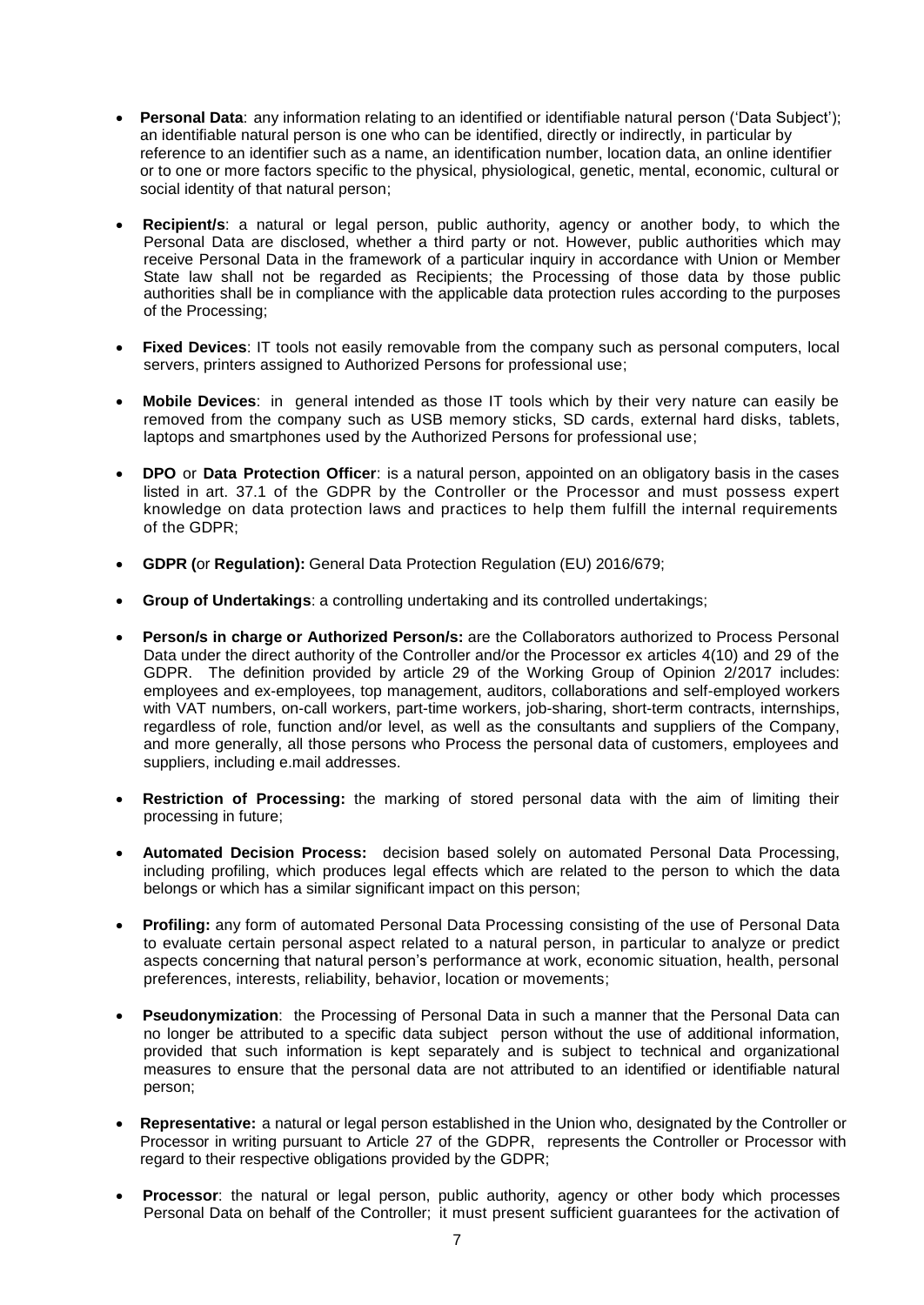suitable technical and organizational measures so that the Processing can satisfy the requirements of the GDPR and guarantee the protection of the rights of the interested party;

- **Company network:** the digital perimeter of the Company, possibly containing Personal Data and/or confidential information, including hardware/software devices both for the management of internal services (e.g. switch, LAN, Wi-Fi) and incoming or outgoing external connections (e.g. boundary router, SSH, VPN).
- **Company Tools**: the set of Fixed and Mobile Devices on loan for use by the Company to the Authorized Persons in order to perform their tasks;
- **Personal Tools**: the Mobile Devices belonging to the Authorized Persons authorized to be deployed for professional use;
- **Third Party:** a natural or legal person, public authority, agency or body other than the data subject, Controller, Processor and persons who, under the direct authority of the Controller or Processor, are authorized to process Personal Data;
- **Controller:** the natural or legal person, public authority, agency or other body which, alone or jointly with others, determines the purposes and means of the processing of personal data; where the purposes and means of such processing are determined by Union or Member State law, the Controller or the specific criteria for its nomination may be provided for by Union or Member State law;
- **Data Processing** o **Processed Data:** any operation or set of operations, which is performed on personal data, whether or not by automated means and applied to Personal Data or sets of Personal Data, such as the collection, recording, organization, structuring, storage, adaption or alteration, retrieval, consultation, use, disclosure by transmission, dissemination or otherwise making available, alignment or combination, restriction, erasure or destruction;
- **Cross-border processing:** (a) processing of personal data which takes place in the context of the activities of establishments in more than one Member State of a controller or processor in the Union where the controller or processor is established in more than one Member State; or (b) processing of personal data which takes place in the context of the activities of a single establishment of a controller or processor in the Union but which substantially affects or is likely to substantially affect data subjects in more than one Member State;
- **Data Breach:** a breach of security leading to the accidental or unlawful destruction, loss, alteration, unauthorized disclosure of, or access to, Personal Data transmitted, stored or otherwise.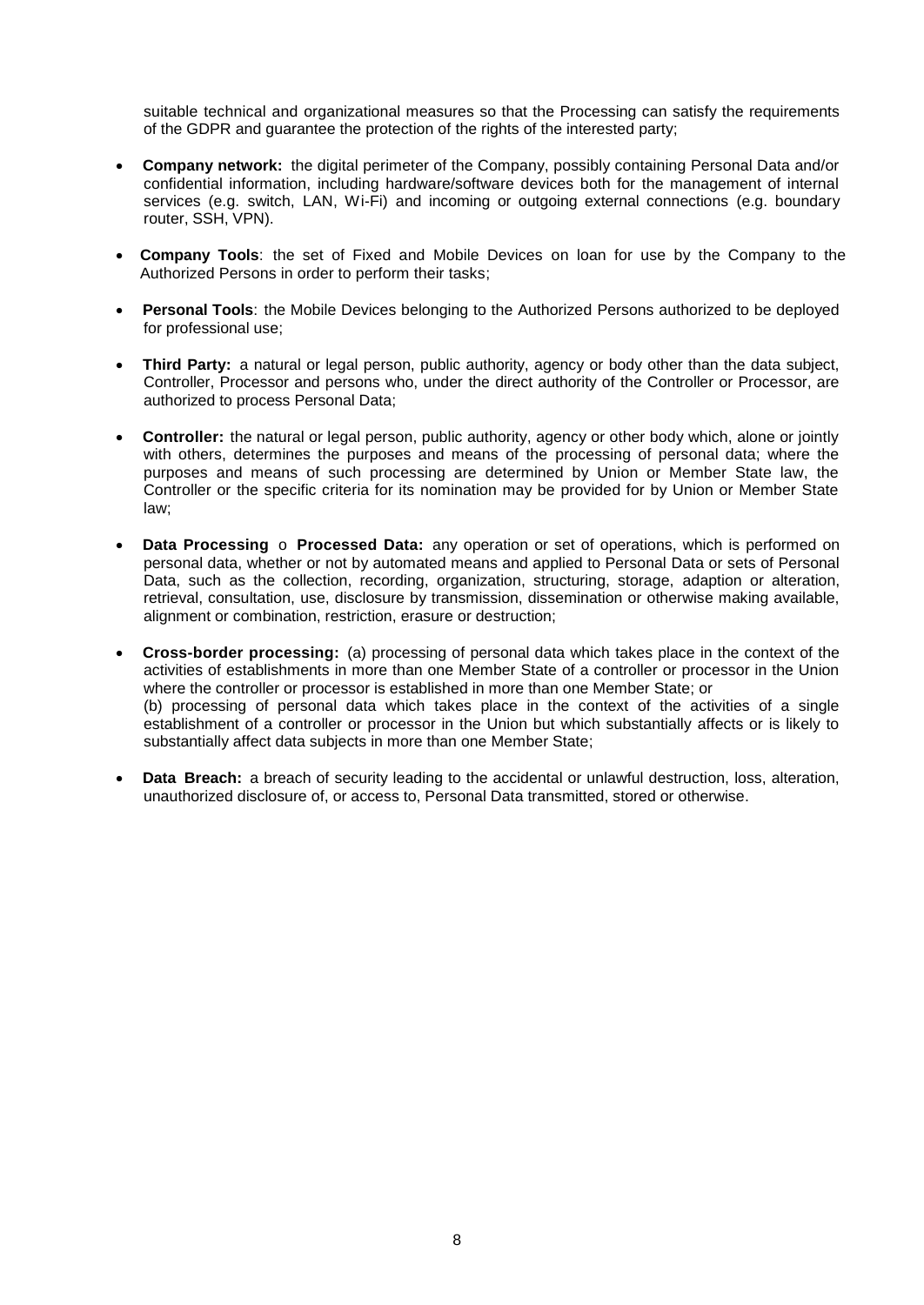# **3 Regulatory framework**

# **External regulations**

- Regulation (EU) 2016/679 of the European Parliament and the Council of 27 April 2016 on the protection of natural persons with regard to the processing of personal data and on the free movement of such data (General Data protection Regulation – GDPR)
- Legislative decree no. 101 of 10 August 2018 "Provisions for the adaption of the national regulations to regulation (EU) 2016/679 of the European Parliament and of the Council, of 27 April 2016, on the protection of natural persons with regard to the processing of personal data and on the free movement of such data repealing directive 95/46/CE (General Data Protection Regulation)"
- − Code of professional ethics and good conduct for information systems managed by individuals as regards consumer credit, reliability and timeliness of payments (Provisions of Privacy Guarantor no. 8, 16 November 2004)

# **Internal regulations**

- − Code of Ethics
- − Group guidelines Company Governance
- − Group guidelines Internal Control System
- − Group Policy for the governance of non-compliance risk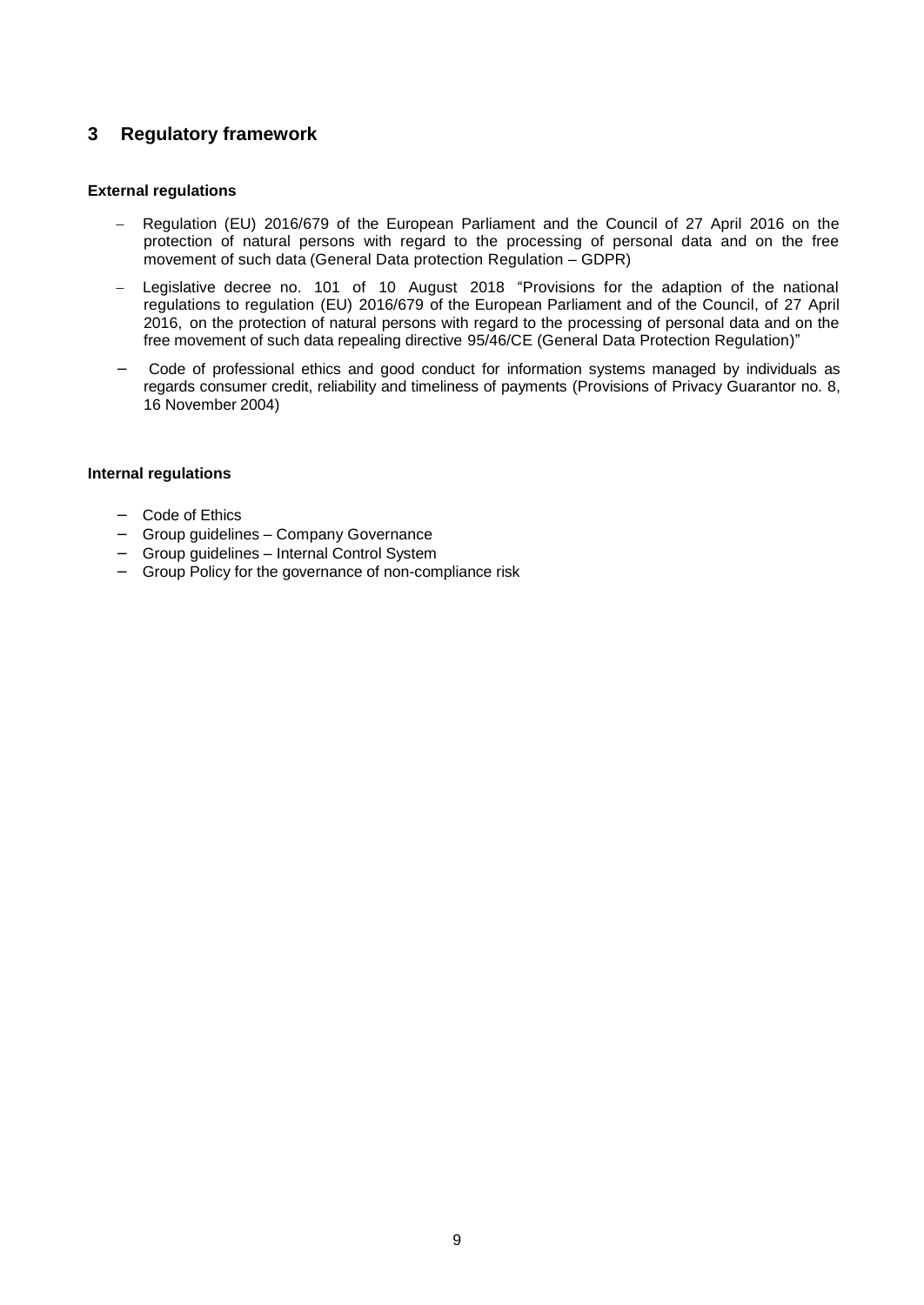# **4 Methodologies and Rules**

The Board of Directors of the Parent Company defines uniform guidelines and rules for the Group Companies for compliance with the regulations in question, aware that risk prevention measures favor and complement the monitoring and conditions necessary for the sound and prudent management of the individual entities and of the Group itself.

On the occurrence of the risk of non-compliance with personal data protection regulations, according to the principle of accountability and in compliance with the regulatory provisions on the matter, specific oversights have been implemented in relation to the following activities:

- **keeping and managing the Data Processing Activities Register**: in line with the provisions of art. 30 of the GDPR, the Register's Data Dictionary, i.e. the data records which represent the Register's reference information, has been prepared on the basis of an overall systemic interpretation of the related regulations with the aim of producing a Register suitable for predicting any future developments both related to the application Scope of privacy laws, which could determine the need to register further information currently not applicable to the context but envisaged by regulations, and to the privacy management Model or computerization of the process.
- **privacy impact assessment/data protection impact assessment – PIA/DPIA**: methodology for assessing the impact on the rights and the freedom of natural persons of projects, services, applications, programs or any other sorts of action involving personal data processing that shows high risks for these rights and freedom of the natural persons and, after having consulted all the third parties involved in the data processing and the DPO, the implementation of necessary measures in order to avoid or minimize the negative impact. It is an ongoing process which must start at the earliest possible stage in the project, service, application, program, product or action, when it is still possible to influence its result, in order to guarantee the privacy by design.
- management and communication of DATA BREACHES: the internal monitoring system<sup>5</sup> aims to identify events which may result in potential Data Breaches related to personal data within the Parent Company. Internal employees and collaborators have the task of reporting any potentially significant events witnessed directly by them or of which they became aware from reports by customers or third parties, also involving the Privacy and Data Protection Office. The Suppliers, as the external parties responsible have the task of reporting any significant events related to personal data security as set out in the Privacy Agreement
- **management of relations with employees and equivalents:** in all the phases of the employment relationship, regarding training and instructions in relation to personal data processing, users authorized to access the information systems and IT instruments, the distribution of information and the tracking of banking transactions, the operations of system administrators.
- **management of customer relations:** with regard to setting up the relationship, to consulting the credit information systems (CIS), to registering telephone conversations when providing investment services, to business promotion and profiling, to the use of video surveillance and biometric equipment.
- **management of relations with directors, statutory auditors and shareholders:** in fulfillment of legal requirements, provided by regulations or Union legislation, as well as the provisions made by the Authorities authorized to do so by law and by Supervisory and control Bodies; for purposes connected to or instrumental to the management of the relationship with the company or in order to fulfill specific requests from the Administrator itself and for public information purposes, as for example videos or photos to be published in internal or also external information magazines for shareholders' meetings or other public events which involve the corporate bodies

<sup>5</sup>The ICT monitoring system, aimed at recognizing breaches of the authentication systems, of networks, of databases, of security solutions of work stations and mobile devices, and of monitoring systems of physical security, designed to identify breaches of the protection perimeter, of rooms and to treat the breaches reported by the video-surveillance systems.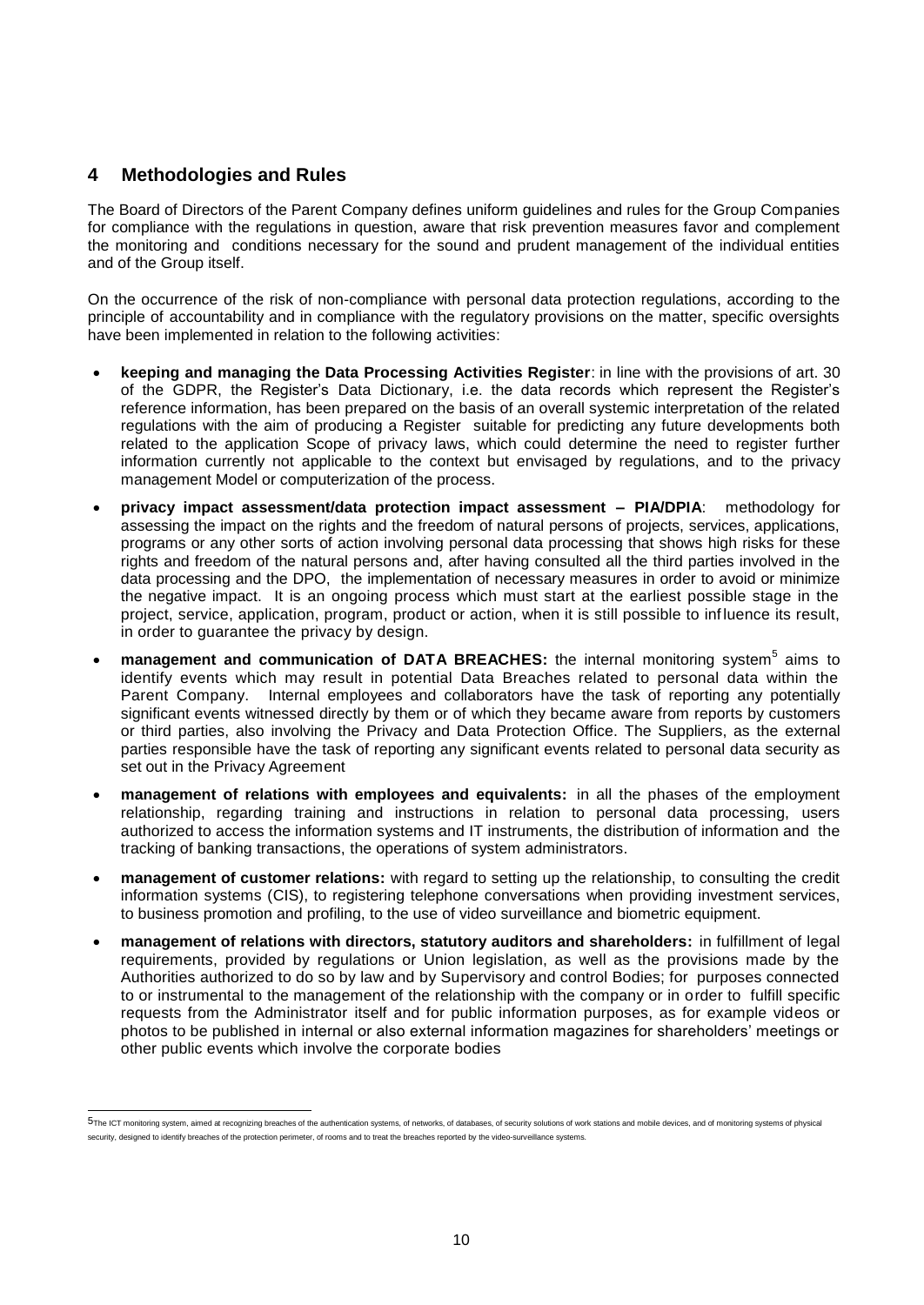- **management of relations with suppliers:** in relation to both the processing of data of suppliers, for the purposes of opening or administrating the supply relationship, and to the communication to them of personal data of which the individual Company is controller, if envisaged in the service contract
- **requests to exercise rights by data subjects:** the data subjects can transmit their requests in relation to the exercise the right of access, modification, restriction, portability, opposition and cancellation of personal data verbally to the Group units, in which case the request must be transposed onto a standard form, written and hand delivered or posted or sent via e.mail In any case the request must be made in a timely manner to the Privacy and Data Protection Office, with prior identification of the sender if delivered directly.
- **communication of personal data to third parties:** is permitted if the data subject gives consent or in one of the cases in which processing can be performed without consent as it is required by law, for example:
	- in the combat against money laundering and financing of terrorism
	- − in the combat against the sale of child pornography material
	- in investigating and prosecuting tax breaches
	- − when information exists on the Bank of Italy's Central credit register and on the Interbank Central Alarm system
	- − response to the judicial authorities and, in conjunction with enforcement proceedings, of the creditor taking action, with respect to current provisions related to third-party foreclosures
	- − response further to application to access banking documentation pursuant to art. 119 of the Consolidated Finance Act (Legislative Decree 1 September 1993, no. 385)
	- − communication to managers of private credit information systems.

# **4.1 Principles applicable to data processing**

The general principles are shown below as well as the possible legal bases that can be used in order to justify Processing<sup>6</sup>.

The list of Processing performed with the respective legal bases chosen by the Company are available in the Processing Register ex Art. 30.

# 4.1.1 Principle of lawfulness

The Processing of Personal Data is lawful only if it is based on the Consent of the Data Subject or, in alternative on another of the legitimate bases envisaged in the GDPR listed below.

# 4.1.1.1 Consent as the legal basis

The methods of expressing Consent has freedom of form, as long as expressed. It therefore follows that, except in cases in which the GDPR requests explicit consent (see letter e) below), the Company can collect Consent also on the basis of conclusive behavior.

The consent is valid if it is:

**a) Free:** without influence or constraints, and in order to be so, must always be revocable; furthermore, it must be made clear to the Data Subject whether he/she is or is not obliged to communicate his/her Personal Data and the consequences for not communicating them;

**b)** Specific: Consent must be asked for each of the objectives pursued by the Company

 $6$  The list is supported by examples in order to better explain to the Authorized Persons the possibilities of using them.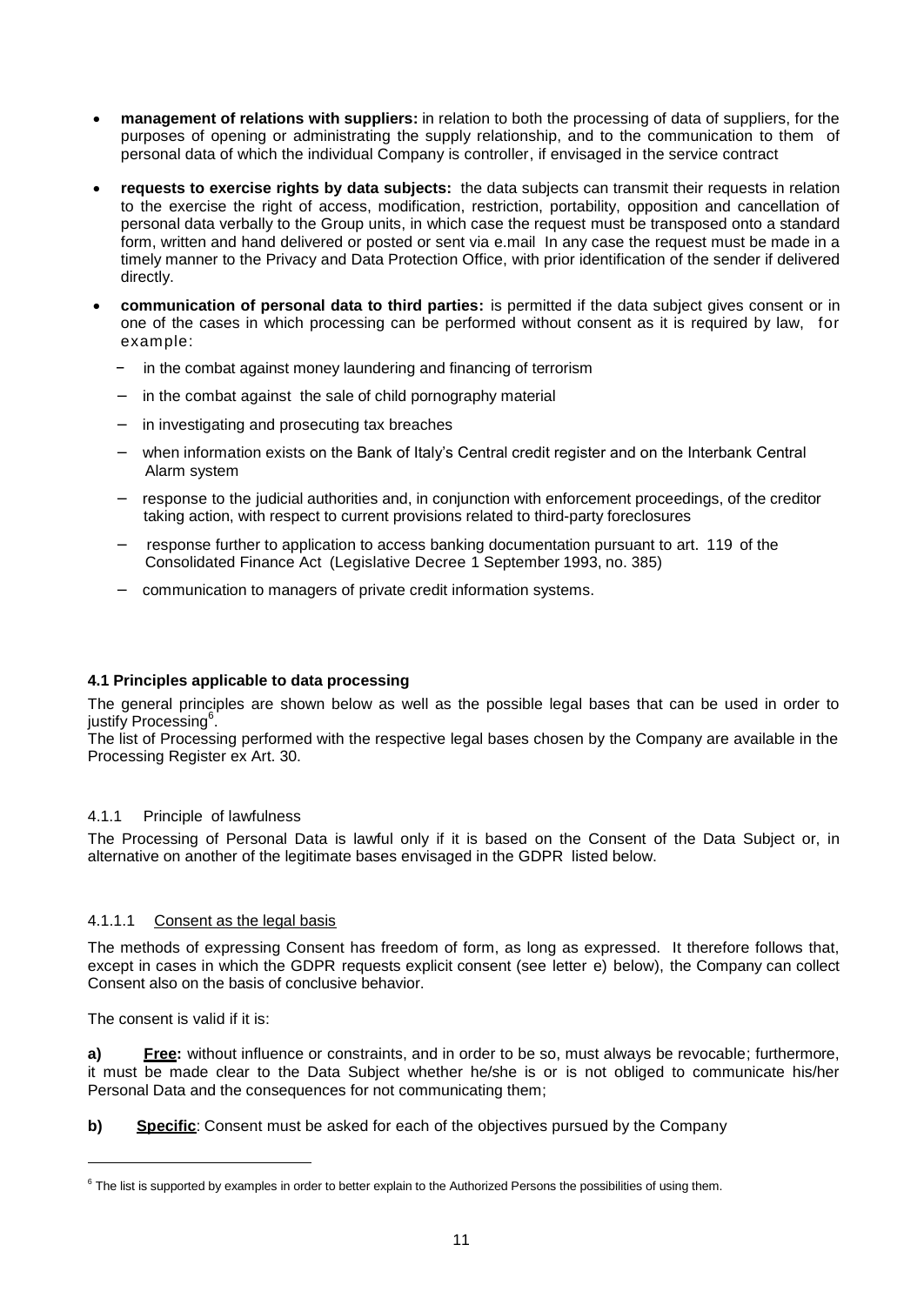**c) Informed**: it must be preceded by privacy information ex articles 13 and 14 of the GDPR;

d) **Unequivocal<sup>7</sup>**: there must be certainty with respect to the fact that the Data Subject has given consent and with respect to the content: the Consent cannot be tacit or presumed and must be manifested by means of a declaration or an unequivocal affirmative act. In the forms filled out the request for Consent must be clearly distinguishable from other requests made to the interested party. The request must be clear, concise and must not interfere without reason with the service for which Consent is expressed.

- **e)** Explicit, only in the following cases:
	- i. Processing of Special Categories of Data ex art. 9 of the GDPR;<br>ii. Transfer to a third Country or international organization ex art 44 an
	- Transfer to a third Country or international organization ex art 44 and subsequent amendments of the GDPR;
	- iii. Decisions based on Automated Processing ex art. 22 of the GDPR.

In these cases Consent cannot be presumed on the basis of mere conclusive facts on the Data Subject but must be acquired through his/her affirmative and voluntary behavior, even if not necessarily in writing.

f) **Age of the Data Subject** : the Consent of minors is valid starting from 16 years' old; before this age it is necessary to collect the Consent of his/her parents or equivalents. If the Company Processes the Personal Data of a minor in the absence of such requirements the restrictions on processing set out in ex art. 18 of the GDPR must be applied as a cautionary measure to protect the minor.

For example, except in cases in which the following legal bases apply, when the Company collects the Consent of the Data Subject (e.g. in order to send commercial communications and/or carry out customer satisfaction surveys) it must ensure that:

- suitable privacy information is provided;
- a check-box/tick box is provided in order to obtain the consent, which clearly indicates the reason for the consent;
- the choice of the Data Subject is not pre-selected;
- the provision of the service is not subordinated to a consent which by definition is always optional (e.g. the registration of a service must not be blocked if the Data Subject has not provided the marketing consent).

# 4.1.1.2 Other legal bases

In absence of Consent, the Processing shall be considered lawful <sup>8</sup> if:

- a. It is necessary for the execution of a contract of which the Data Subject is a part or the execution of pre-contract measures adopted on request of the Data Subject<sup>9</sup>.
- b. It is necessary in order to fulfill a legal obligation<sup>10</sup> to which the Controller of the Processing is subject.

 $7$  For example consent is represented through the selection of specific boxes on a website, the choice of technical settings for services of the information company, or any other declaration or behavior which clearly indicates in this context that the Data Subject accepts the proposed Processing

<sup>&</sup>lt;sup>8</sup> It seems reasonable to also include within legitimate interest the transmission of data within the Group for internal administration purposes, including the Processing of the Personal Data of employees; data treatment must be to the extent strictly necessary and proportioned in order to guarantee the security of the Company Network etc. In any case, attention must be paid when using this legal basis, assessing beforehand with the competent functions whether it is appropriate. In order to do so, the legitimate interest assessment (LIA) must always be made. The result of such assessment must however be examined in the light of applicable regulations.

<sup>&</sup>lt;sup>9</sup> For example, the Company will not be obliged to ask for Consent in order to respond to requests for information/doubts of the Data Subject via e.mail; via contact forms on the Company website; or in order to supply a service which is based on a contract stipulated with the Company

<sup>&</sup>lt;sup>10</sup> For example, the Company can Process the Data Subject's Personal Data if required by law (e.g. tax regulations; obligation of keeping a Single Employment Register; anti-money-laundering regulations etc.).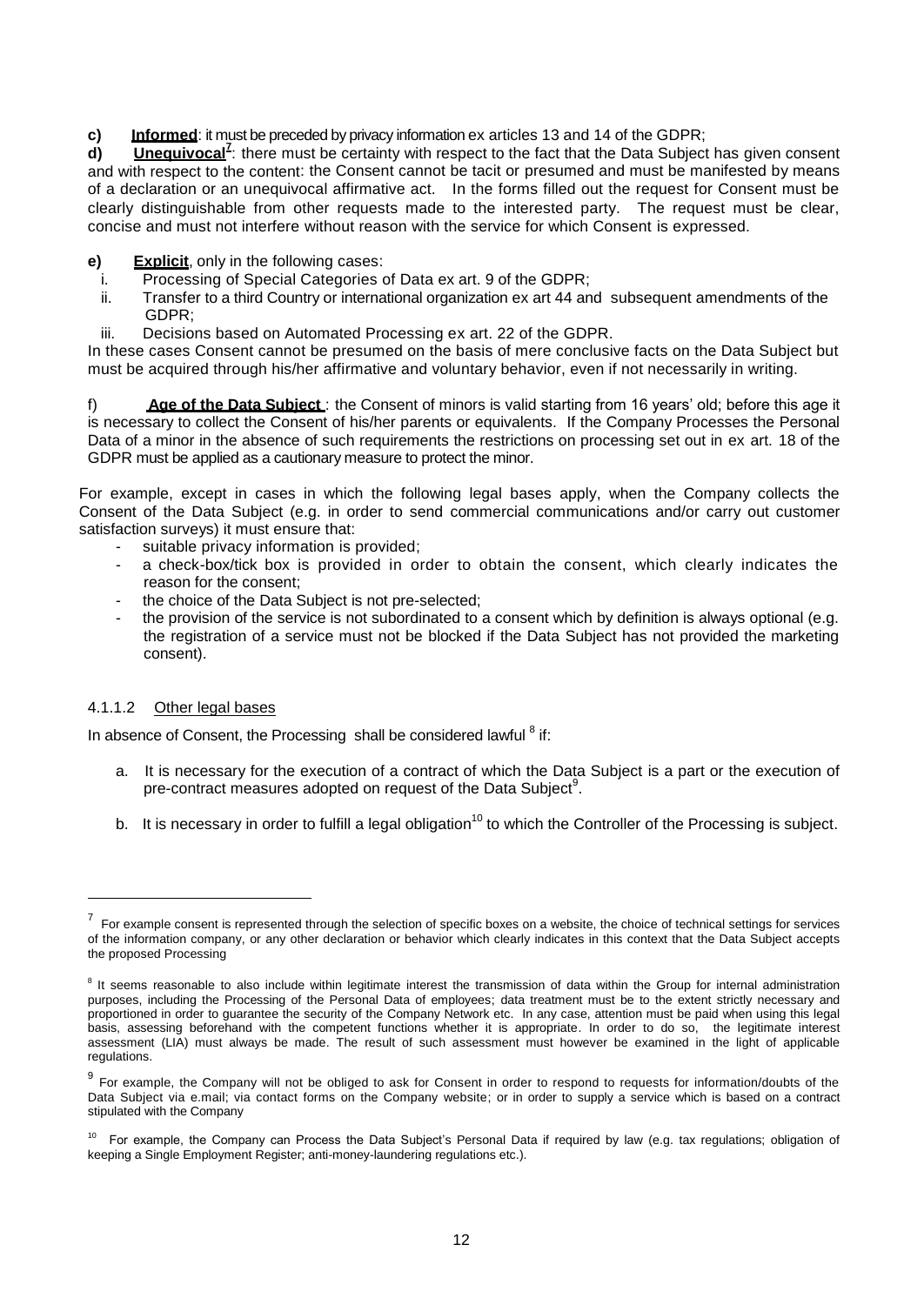- c. It is necessary for the execution of a task performed in public interest  $11$  or in order to exercise public powers.
- d. It is necessary in order to protect an interest that is essential for the data subject's life or for that of another natural person and only if no other condition of lawfulness applies<sup>1</sup> .
- e. It is a legitimate interest of the Controller or of third parties which prevails over the rights and the fundamental freedom of the Data Subject.

# 4.1.1.3 Additional legal bases for Specific Categories of Data

For the Processing of Specific Categories of Data, ex Recital 51 and art. 9 of the GDPR, further legitimacy conditions are **added,** for which the Processing of such categories of data is lawful, in addition to the above situations, if:

- a. necessary for the purposes of carrying out obligations and exercising specific rights of the Controller in relation to employment, social security, social protection, and if authorized by law or a collective national agreement in relation to employment<sup>13</sup> and where there are adequate guarantees to safeguard the fundamental rights and interests of the data subject
- b. necessary to protect the vital interests of the data subject<sup>14</sup> or of another person where they are physically incapable of giving consent
- c. it is related to personal data manifestly made public by the Data Subject<sup>15</sup>
- d. it is necessary for the establishment, exercise or defense of legal claims<sup>16</sup>
- e. it is necessary for reasons of substantial public interest on the basis of national or Union law<sup>17</sup>
- f. it is necessary for the purposes of preventative or occupational medicine, for the assessment of the working capacity of the employee, medical diagnosis, the provision of health or social care systems or the management of health or social care systems and services<sup>18</sup>.

# 4.1.2 Principle of correctness

The Company must process Personal Data according to loyalty and good faith, observing all the phases of the Processing including those related to the preparatory and decision-making stages; the data subjects must be informed of the collection, use and consultation of their data and on the additional types of Processing put in place, with a precise indication of the measures that shall be performed in order to guarantee transparency.

<sup>&</sup>lt;sup>11</sup> As it is a rare case, this legal basis should be completely assessed together with the competent functions before being applied <sup>12</sup> See note 11

<sup>&</sup>lt;sup>13</sup> For example, the Company could be legally entitled to Process Specific Categories of Data for the execution of an employment contract. In such cases, it is necessary that in addition to the execution of a contract or of a contractual request there is a regulation or administrative authorization (e.g. general authorizations of the Guarantor for the protection of Data).

<sup>&</sup>lt;sup>14</sup> An example of this legal basis is Processing performed by medical employees in hospital when registering unconscious persons or if the Processing is essential for humanitarian purposes, to keep epidemics and their diffusion under control, in cases of humanitarian emergencies, natural or human catastrophes etc. This case does not currently seem referable to any of the Group companies.

<sup>&</sup>lt;sup>15</sup> For example, the Processing of a CV containing Specific Categories of Data published by the Data Subject on an Internet website or on a social network freely accessible to the public.

<sup>&</sup>lt;sup>16</sup> In any case it remains a legitimate interest of the Company to use the data collected at the end of the financial year in order to exercise its right to act or defend itself in Court.

 $17$  As it is a rare case, this legal basis will have to be assessed internally with the competent functions before being applied.

<sup>&</sup>lt;sup>18</sup> This legal basis is reported for the sake of completeness but it does not seem theoretically applicable to any of the Group Companies.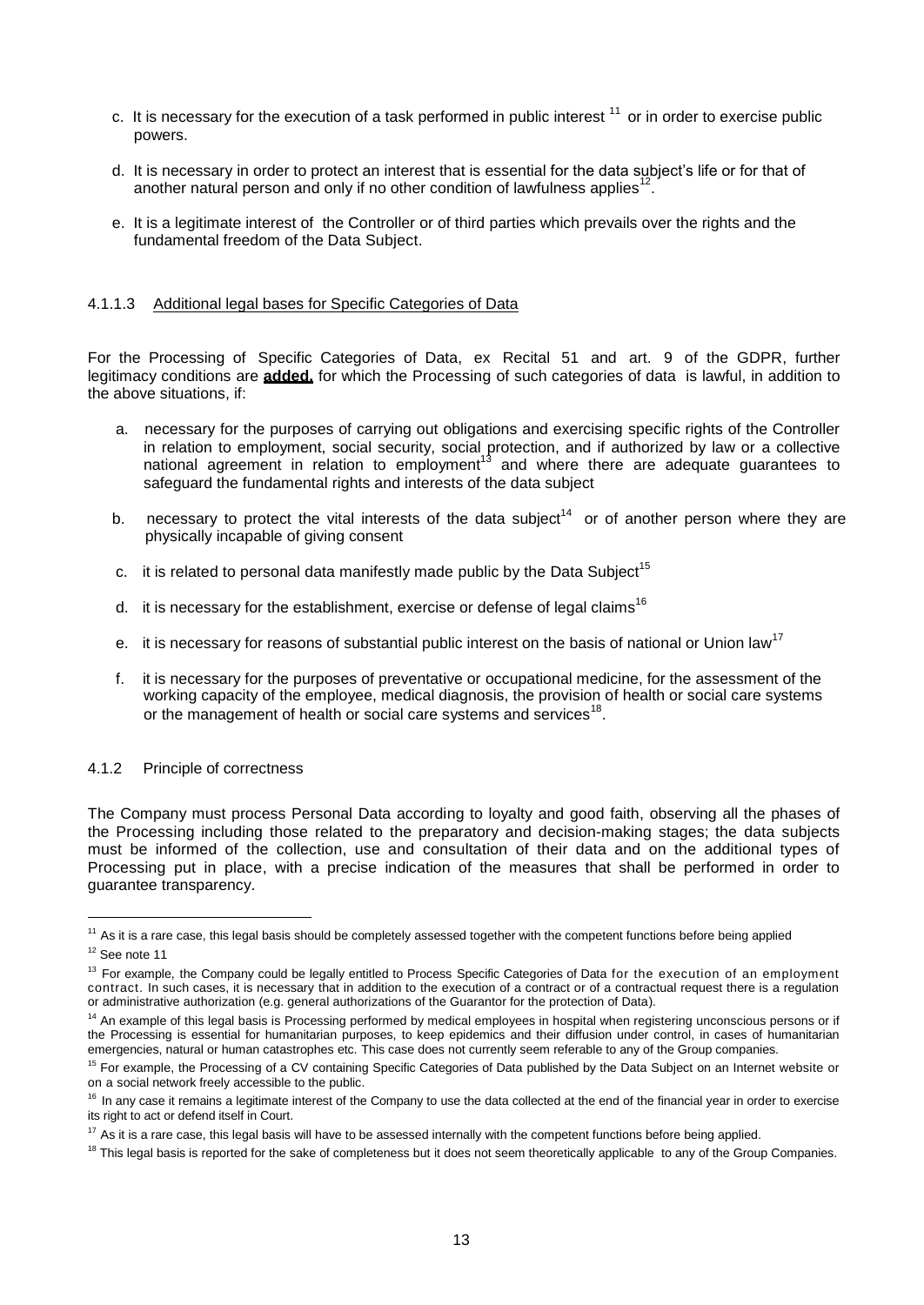# 4.1.3 Principle of transparency

The information and the communications related to the Processing of Personal Data which the Company addresses to the Data Subject must be easily accessible and easy to understand, and clear and plain language must be used; should the Data Subject request information according to ex art. 13-14 of the GDPR and/or request the exercise of rights according to ex articles 15-22 of the GDPR (right of access, rectification, erasure/right to be forgotten, portability, restriction of the Processing) the response, in virtue of the principle in question, must be given, without delay, within no later than a month, which can be extended to three months if suitably justified.

# 4.1.4 Principle of purpose limitation

Personal Data processing must have determined purposes which are explicit and legitimate, i.e. for lawful purposes clearly communicated to the Data Subject so that it is able to know the specific details of the clear and unequivocal reasons for the Processing of its data.

Further, subsequent and different Processing of Personal Data with respect to the initial purposes can be compatible on the basis of a congruent assessment by the Company based on:

- $\triangleright$  any connections between the purpose for which the Personal Data was collected and the purposes of the further Processing envisaged;
- $\triangleright$  the context in which the Personal Data was collected, in particular with regard to the relationship between the Data Subject and the Company;
- $\triangleright$  the nature of the Personal Data, especially if Specific Categories of Data or Legal Data is Processed;
- $\triangleright$  the possible consequences of further Processing envisaged by the Data Subjects;
- $\triangleright$  the existence of adequate guarantees, which could include the encryption or the Pseudonymisation.

Further Processing is in any case recognized compatible *ex lege* for archiving purposes in the public interest, for statistical purposes, scientific or historical research or based on national or Union law which provides for suitable and specific measures in a democratic society to safeguard, in particular, important general public interests.

Should it not fall within one of the previous cases, the Company is obliged to inform the Data Subject of such other purposes and of its rights, including the right to oppose the Processing ex art. 18 of the GDPR.

# 4.1.5 Principle of data minimization

The Personal Data Processed must be pertinent, adequate and limited with respect to the purposes – socalled "data minimization"; the quantity of the data collected must be minimized as far as possible, and limited to data strictly necessary for the predetermined purposes.

The minimization is also extended to the configuration of the software and information systems, right from their design phase, used to process the Personal Data so as to reduce their use to a minimum (so-called data protection by design); as well as to the development of technologies and/or processes with the aim of collecting and processing only Personal Data which is strictly necessary for enabling the Data Subject to use the functions requested ensuring lawful Processing by default (so-called data protection by default).

# 4.1.6 Principle of accuracy

The Company must ensure the accuracy and the quality of the Personal Data, above all when the data is collected through third parties, processing exact and updated data. In application of the principle in question, the Data Subject has the right to modify and where the data is inexact or out-of-date, has the right to obtain, as a precaution, the restriction of Processing for the entire period necessary for the Company to perform the suitable controls and carry out, where necessary, the modifications. Finally, if it is not practically possible to update or modify the data, the Data Subject has the right to obtain their cancellation. The fact that the data are exact and updated does not represent only one right for the Data Subject, but conversely, constitutes a real and proper obligation for the Company, which must inform the Data Subject of any modifications made to the data.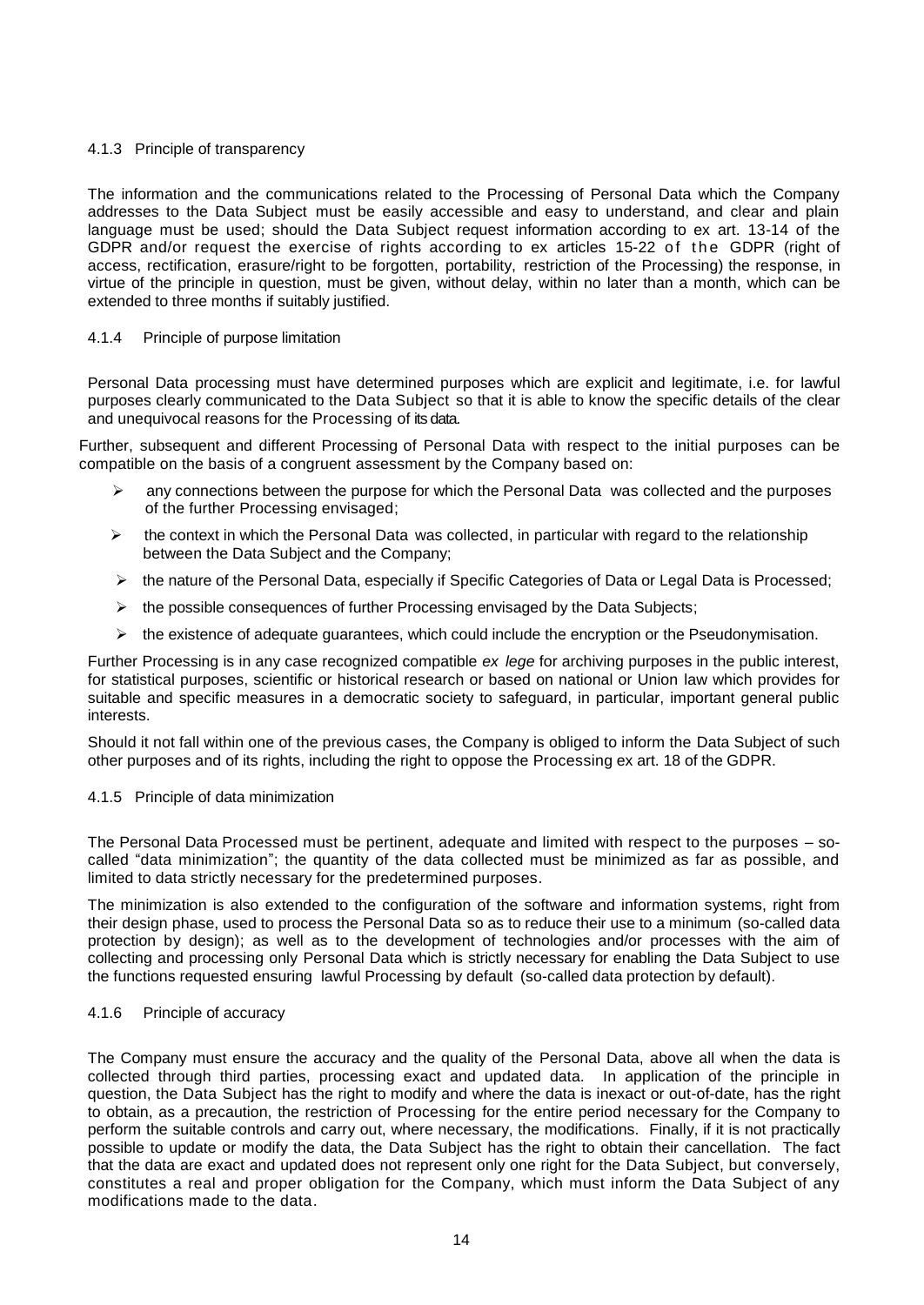# 4.1.7 Principle of limitation of data retention

Usually the data must be kept in a form which allows the identification of the Data Subjects for no longer than is necessary for the purposes for which the personal data will be Processed, in order to avoid the abuse of the principles of correctness, transparency and lawfulness.

# 4.1.8 Principle of integrity and confidentiality

Adequate data security must be guaranteed; the integrity and confidentiality of information must be protected. The Companies must adopt technical and organizational measures in order to prevent unauthorized access to and use of Personal Data and Processing equipment.

## 4.1.9 Principle of accountability

This constitutes substantial compliance with the above-mentioned principles and the Company's ability to prove it. Through this policy and lower-level documents prepared from time to time, which constitute the **Privacy Organizational Model**, the Companies show that they have put in place adequate and efficient measures in order to demonstrate, on request of the Control Authorities, compliance with the Processing activities as set out in the GDPR, including the effectiveness of such measures.

# **4.2 Criteria on the storage of Personal Data**

With the entry into force of the GDPR, Companies must define the storage period of Personal Data or, should this not be possible, the criteria used for determining such period.

In consideration of the fact that determining abstract criteria is simpler, in addition to being more correct from a methodological point of view, in order to arrive at a specific storage period, the Company must list in a lowerlevel document the macro-criteria identified for storage.

Progressively, according to the Principle of accountability, the exact retention periods, where possible, will be defined.

The criteria and the storage periods are constantly updated in the Processing Activities Records ex art. 30, where applicable, and in any case in the envisaged sources.

#### 4.1.10 Necessity criteria

All the Personal Data necessary for achieving the purpose for which it has been collected and for the time necessary to fulfill this scope (e.g.: data stored on the basis of a contract and for its entire duration).

#### 4.1.11 Legal Obligations

All Personal Data is stored where current regulations (e.g. tax laws, employment laws) impose their retention, for the time requested in these very regulations.

# 4.1.12 Opportunities

Personal Data may be stored which is entitled to be stored by law, for the period suggested by regulations or established by the Controller.

This is the case for example of data stored for the defense of legal claims related to contract or non-contract matters. In the first case, only – and exclusively, necessary Personal Data are stored, for example, those related to the correct provision of the contract service, for ten years from the end of the contract; in the second case, the data necessary for defense in legal actions not related to contracts, are stored for five years. The documents collected and processed for marketing purposes, referred to parties with which a contractual relationship no longer exists, are stored until the withdrawal of Consent by the Data Subject.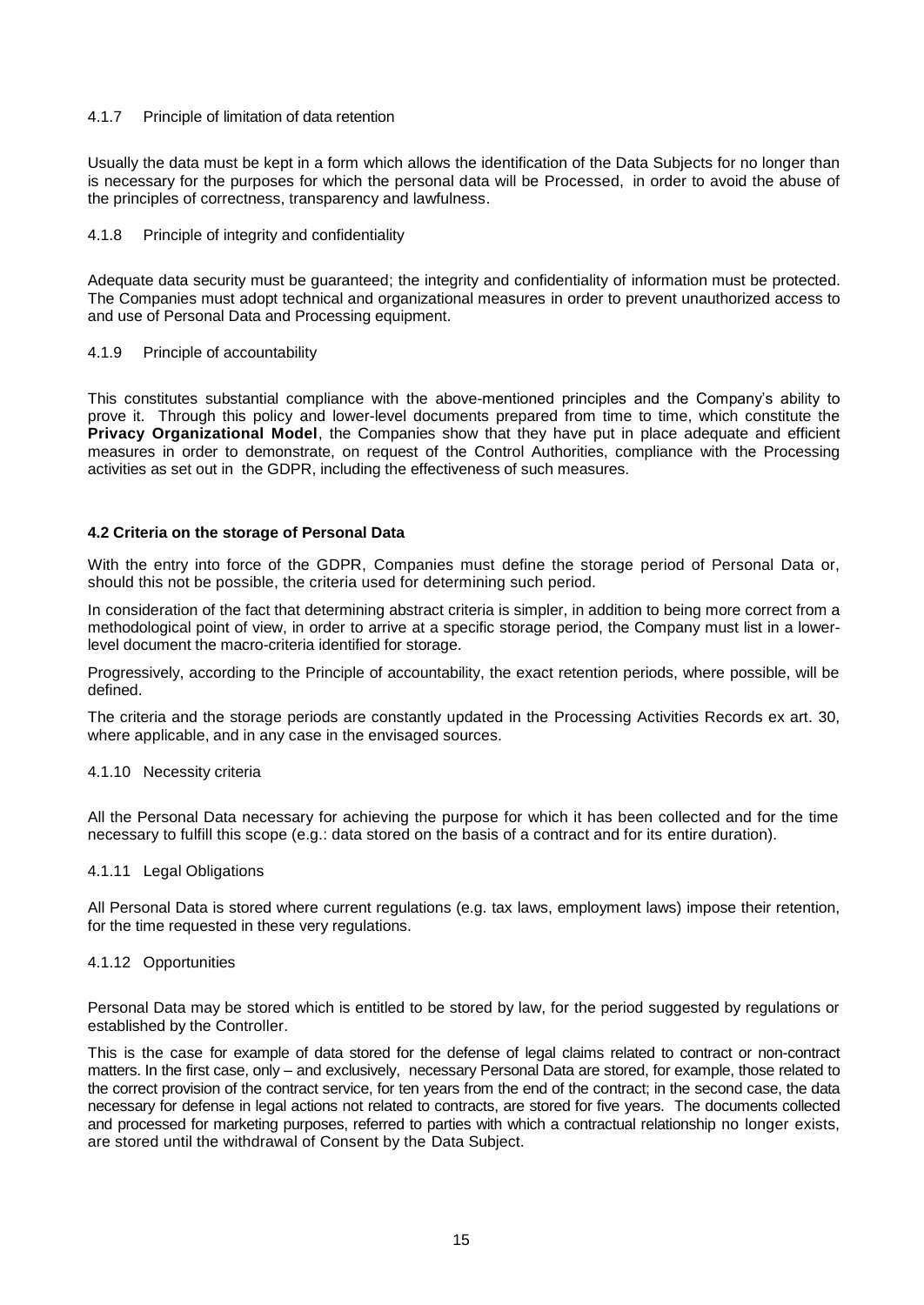# **4.3 Use of Company Tools**

Specific Group regulations must govern the use of Company Tools as well as any Personal Tools authorized for work purposes.

These regulations are bound by the provisions of:

- the guidelines on the use of e.mails and internet issued with the Guarantor's deliberation no. 13 of 1 March 2007 (web doc. no. 1387522) on the protection of data and subsequent amendments including the provisions of the Access to staff e.mails of 22 December 2016;
- the European Guarantors ("Work Group Article 29") indicated in Opinion 2/2017;
- the document "eCommunication quidelines" of the European Data Protections Supervisor (EDPS).

# **5 Risk Definition**

The Risk of non-compliance with Personal Data protection regulations is the risk of incurring in administrative sanctions, criminal offences or reputational damage for not having observed the obligations required for the Processing of Personal Data.

Any natural or legal person who processes Personal Data is obliged to observe the provisions and obligations established by regulations and can be subject to both actions for damages and to controls and measures by the Control Authorities and/or the Judicial Authorities.

The GDPR protects the rights of the fundamental freedom of natural persons, in particular the right to protect Personal Data, governing the various data management transactions («Processing»).

For **legal persons** the regulations recognize the sole right to oppose the transmission of publicity material, the direct sale or the performance of market research or business promotion through electronic communication systems.

The objective of the regulation is "to protect legal persons in relation to the Processing of data of a personal nature", such protection intended as "a fundamental right". "Article 8, paragraph 1, of the Charter of the Fundamental Rights of the European Union and article 16, paragraph 1, of the Treaty of the Functioning of the European Union provide that everyone has the right to the protection of personal data concerning him or her."<sup>19</sup>

In order to safeguard the data subjects the GDPR envisages that persons having responsibilities in Personal Data Processing must adopt specific and adequate security measures; these cover the entire set of technical, IT, organizational, logistic and procedural measures that constitute the necessary levels of protection in order to reduce the risks of destruction, loss or unavailability, even accidental, of the data to a minimum, as well as unauthorized access or Processing that is not permitted or that does not comply with the purposes for which the data was collected.

# **6 Risk governance**

Strategic risk governance decisions at a Group level are taken by the corporate bodies of the Parent Company. The choices made take into consideration the specific operations and the connected risk profiles of each company included in the Group in order to implement an integrated and coherent risk management policy.

In this respect the BPER Group has adopted a risk governance model according to which each risk is assumed at a decentralized level but under the co-ordination and guidance of the Parent Company while the risk management activities are performed centrally by the Parent Company.

<sup>19</sup> Reference: GDPR - Recital <sup>1</sup>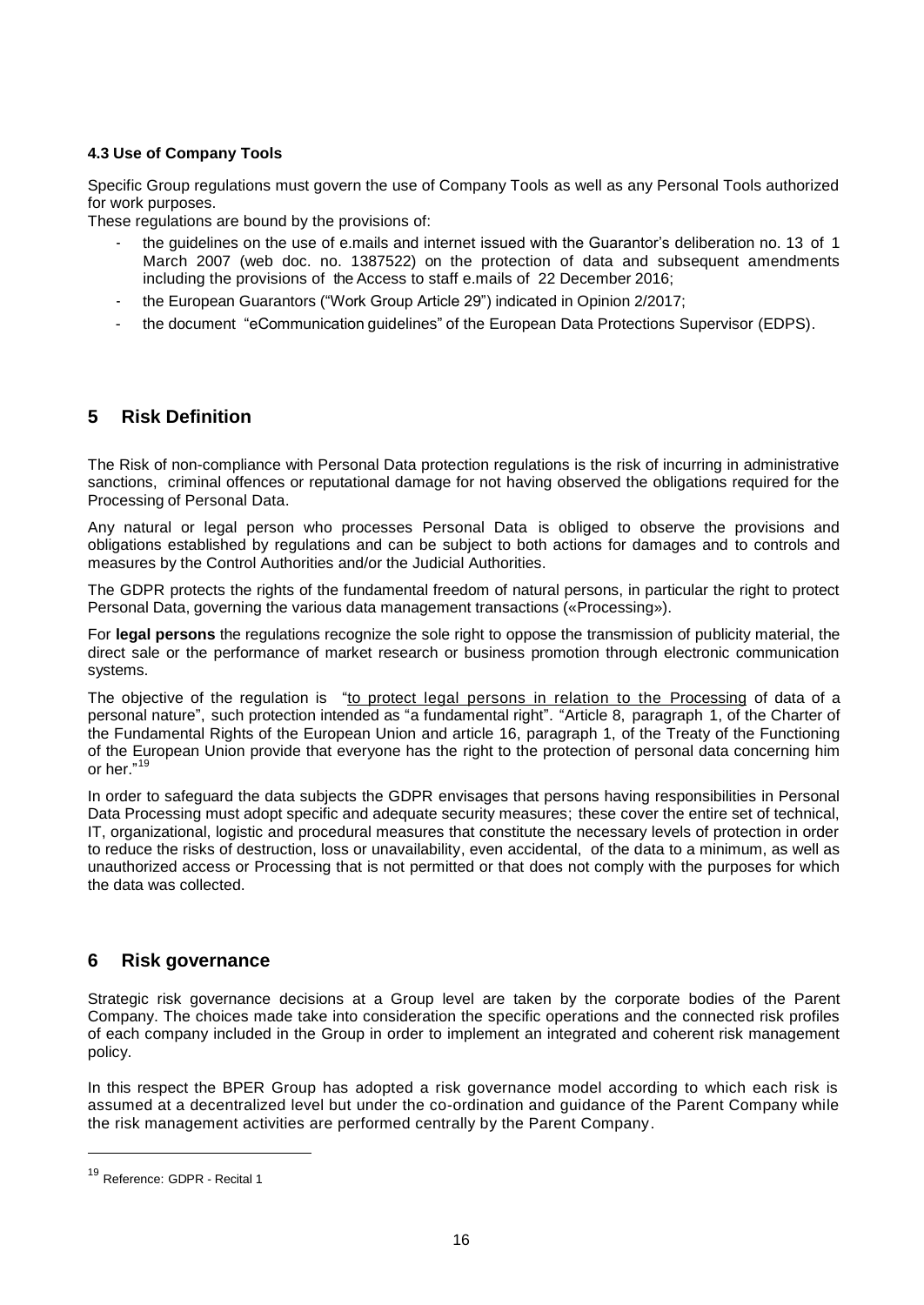BPER Banca, in its role as Parent Company, is responsible in defining the guidelines, for the governance of non-compliance risk for the entire Banking Group.

The Parent Company is assigned with the following responsibilities:

• guaranteeing adequate implementation of the non-compliance risk governance model both at an individual and Group level;

• guaranteeing that the non-compliance governance model is prepared in respect of Supervisory Authority requirements, taking into account the specific characteristics of the Group and of its individual companies.

The implementation of such principles is carried out through the adoption of a model for the governance of the risk of non-compliance with Personal Data protection regulations formalized in this Policy which guarantees:

- − transparency in the attribution of roles and responsibilities;
- − separation between the functions in charge of the assumption and operational management of the risk and those in charge of the management and control of non-compliance risk, guaranteeing the independence of the roles and responsibilities.

The implementation of the guidelines set out up by the Parent Company is carried out according to principles of gradualness and proportion in view of the specific characteristics of the various companies belonging to the Group and falling within its perimeter.

In order to ensure compliance with the provisions related to Personal Data Processing, the Parent Company has defined for the BPER Group a system of organizational and procedural measures in order to comply with privacy matters, which respect the principles of privacy by design and privacy by default required by the Regulation and which guarantees the exercise of the rights of the Data Subject

The Companies of the BPER Group cover the role of "Personal Data Controller" for the relevant categories involved (clients, employees, external collaborators, directors, auditors, suppliers, etc.) for which they process personal data, even occasionally, and are therefore required to comply with the relative obligations.

The Group Companies can also hold the role of "Personal Data Processors", in which case they are also required to respect specific obligations.

The respective Boards of Administration have the responsibility of defining, according to the guidelines provided by the Parent Company:

- − the objectives and methods of the personal data processing performed in their areas
- − the effective structuring of the oversights and the responsibilities at an organizational level
- − the tools used and adequate security measures.

As the BPER Group's Information System provides as a general rule that:

- the Group Companies outsource the ICT resources and services, the functions related to the IT security and the data management system ("full outsourcing of the Group Information System")
- − the information system functions of the Italian Banks of the Group are centralized at a Group instrumental, IT-related company, which is allowed to sub-outsource ICT services outside the Group
- − the Chief Executive Officer of the Parent Company has the responsibility of ensuring the completeness, adequacy, functioning and reliability of the Group's information system and confers to the Group's Chief Operating Officer – C.O.O. the powers to implement and manage the Group's information system
- the Group's Chief Information Officer, who reports to the C.O.O., is responsible for the function of strategic guidance of the Group's information system

the Parent Company has identified for the Group specific organizational and security measures for the Processing and the protection of Personal Data through electronic tools that perform effective and detailed monitoring also of the single information elements in the different databases used.

The security measures in place refer to the following services:

provision of the information system and the relative applications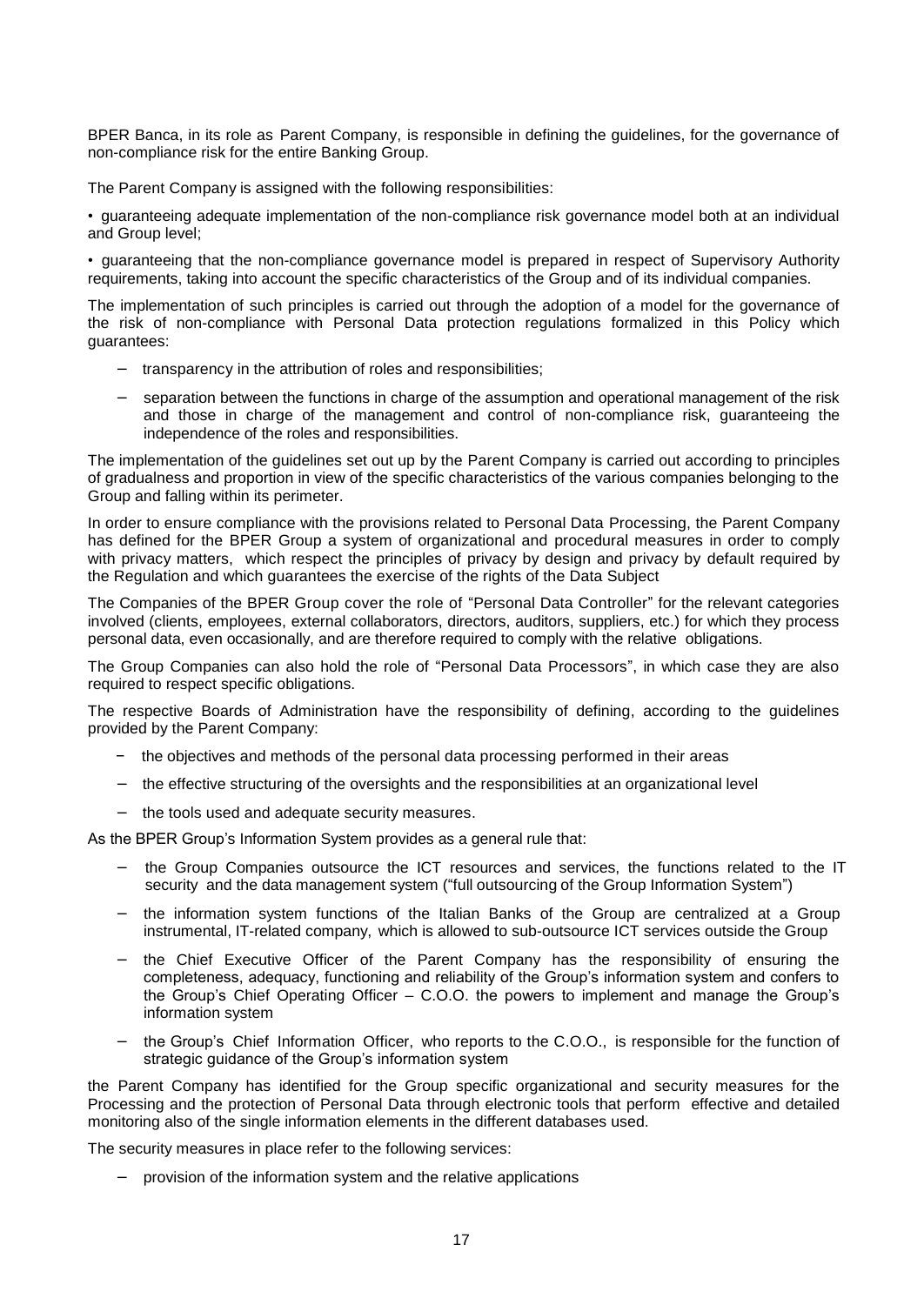- supply and conservation of suitable data storage support
- − provision of a Disaster Recovery service
- storage and periodic control of the data related to the access logs to IT systems controlled by Bper Services and which contain the personal data of all the subsidiary Banks and Companies, pursuant to the provisions of the Privacy Guarantor of 27/11/08 related to System Managers.

In relation to accesses to the company IT System, measures have been defined in order to guarantee security against fraudulent use of and external attacks on the data and the information processed.

As regards the companies not aligned to the IT system, the measures to guarantee security against fraudulent use of and external attacks on the data and information processed through the information system, are assured according to the provisions set out in the Group Guidelines on the Information Systems.

# **7 Risk appetite**

The BPER Group considers compliance with legislation and the formal and substantial correctness of its operations as a fundamental aspect when performing its activities: any deviations from such principles are considered unacceptable.

The Group therefore considers it necessary for its operations to be based on formal and substantial compliance with current legislation. This is adopted in particular with reference to its business activities, for which full compliance with the regulations which govern the activities performed must be pursued.

# **Parent Company's Organizational Units**

#### **Guidance and co-ordination tasks**

*Data Protection Officer (DPO)*: single person for all the Italian companies<sup>20</sup> belonging to the banking group, entrusted with the tasks envisaged in art. 39 of the GDPR. To summarize, the DPO provides the Controller/Processor with the support necessary in order to guarantee compliance with the Regulation.

# **Tasks for BPER**

*Company Privacy Delegate:* person to whom the Controller (Board of Directors) delegates its functions and tasks.

The Delegate exercises his or her functions through decision-making, organizational and provision powers, both of an ordinary and extraordinary nature, attributed to him or her, also as regards the expenditure capacity, with the faculty of sub-delegating them, as well as the connected representation powers. The assignment of the above-mentioned mandates leaves, however, under the responsibility of the Controller/Board of Directors, the administration responsibilities, compensation actions, assessments and the provisions of the Control Authorities and civil and criminal responsibilities not attributable to the Delegate.

*Privacy and Data protection Office:* Organizational unit with specialized skills, with the task of supporting the DPO, the Delegate, the company Privacy Expert and BPER's other units in fulfilling their relative tasks. The Office also has the role of "specialized monitoring"<sup>21</sup> of Compliance for all the regulatory areas defined from time to time in the regulations of the Group Compliance function.

<sup>&</sup>lt;sup>20</sup> BPER International SA Luxembourg will adopt its own DPO, identified according to the same criteria and logics defined by the Parent Company, which will also cover the role of Corporate Privacy Contact for the Group's DPO.<br><sup>21</sup> In particular, identifies and assesses non-compliance risk at a Group level and with respect to the individual Companies

the adequacy of oversights for its prevention/mitigation and proposing the measures necessary in order to guarantee the highest level of compliance and adequacy. Gives advice and assistance to the Corporate Bodies and the Organizational Units of the Group as regards the application and interpretation of regulations.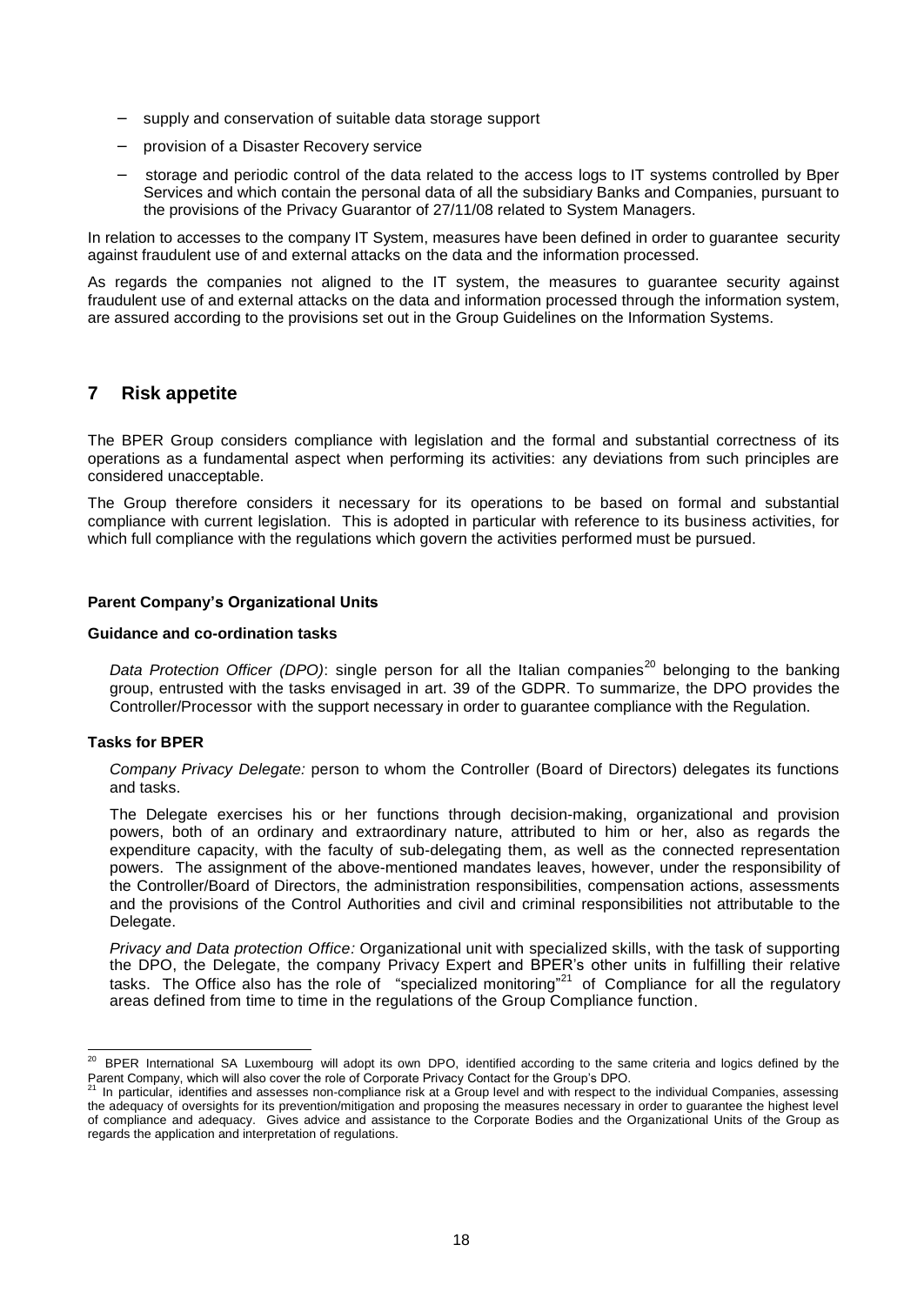*Human Resources Department:* guarantees during personnel recruitment and personnel travel, the correct execution of privacy requirements related to the instructions, the training for the persons in charge and the management of the employment relationship, defined by the Controller.

*IT Architecture and security Office:* guarantees the correct application of the criteria related to the definition and monitoring of the users authorized for the IT system according to the principle of least privilege and separation of tasks and according to the guidelines of the Controller; having obtained the opinion of the Compliance Function, submits the criteria for the identification of the SA in the Group companies, ensures the correct fulfillment of the provisions of the Controller related to video-surveillance and biometrics.

*Head of Whistleblowing:* guarantees the correct fulfillment of the obligations in the privacy area related to Systems and defined by the Controller, in addition to the identification of the Persons in Charge of System data processing.

*Business Department:* guarantees the correct application of the guidelines set out by the Controller related to

- processing of customer data when setting up the relationship;
- registration of customer telephone calls when buying and selling securities;

Furthermore it guarantees the correct fulfillment of the obligations in the privacy area relating to business promotion, defined by the Controller.

*Credit Area:* guarantees the correct application of the Controller's guidelines related to consultation of Credit information systems and forewarning of notification related to customer data

*General Affairs Department:* guarantees the correct application of the Controller's guidelines when dealing with feedback related to complaints; guarantees the correct fulfillment of tasks in the privacy area related to the processing of the data of Directors, Statutory Auditors and Shareholders.

*Procurement Function:* guarantees the correct application of the Controller's guidelines related to the processing of the personal data of suppliers and provides for the Nomination of a person in charge when necessary using the Privacy agreement model prepared for the entire Group.

# **Tasks for other Group Companies**

*Privacy and Data Protection Office:* Organizational unit set up at the Parent Company with specialized skills in the matter, with the task of supporting the Delegates, the company Privacy Experts and BPER's other units in fulfilling their relative obligations on the basis of a contract for the provision of services. The Office also has a role of "specialized monitoring"<sup>22</sup> of Compliance for all the regulatory areas defined from time to time in the regulations of the Group Compliance function.

*Head of Whistleblowing:* function performed according to an outsourcing contract in the capacity of outsourcer and carries out the activities envisaged above for BPER.

# **Companies' organizational units**

#### **Tasks for the Company**

*Company Privacy Delegate:* person to whom the Controller (Board of Directors of the Legal Entity) delegates its functions and tasks, usually identified as the General Manager/Chief Executive Officer of the Company.

The Delegate exercises his or her functions through decision-making, organizational and provision powers, both of an ordinary and extraordinary nature, attributed to him or her, also as regards the expenditure capacity, with the faculty of sub-delegating them, as well as the connected representation powers.

<sup>&</sup>lt;sup>22</sup> In particular, identifies and assesses non-compliance risk at a Group level and with respect to the individual Companies, assessing the adequacy of oversights for its prevention/mitigation and proposing the measures considered necessary in order to guarantee the highest level of compliance and adequacy. Gives advice and assistance to the Corporate Bodies and the Organizational Units of the Group as regards the application and interpretation of regulations.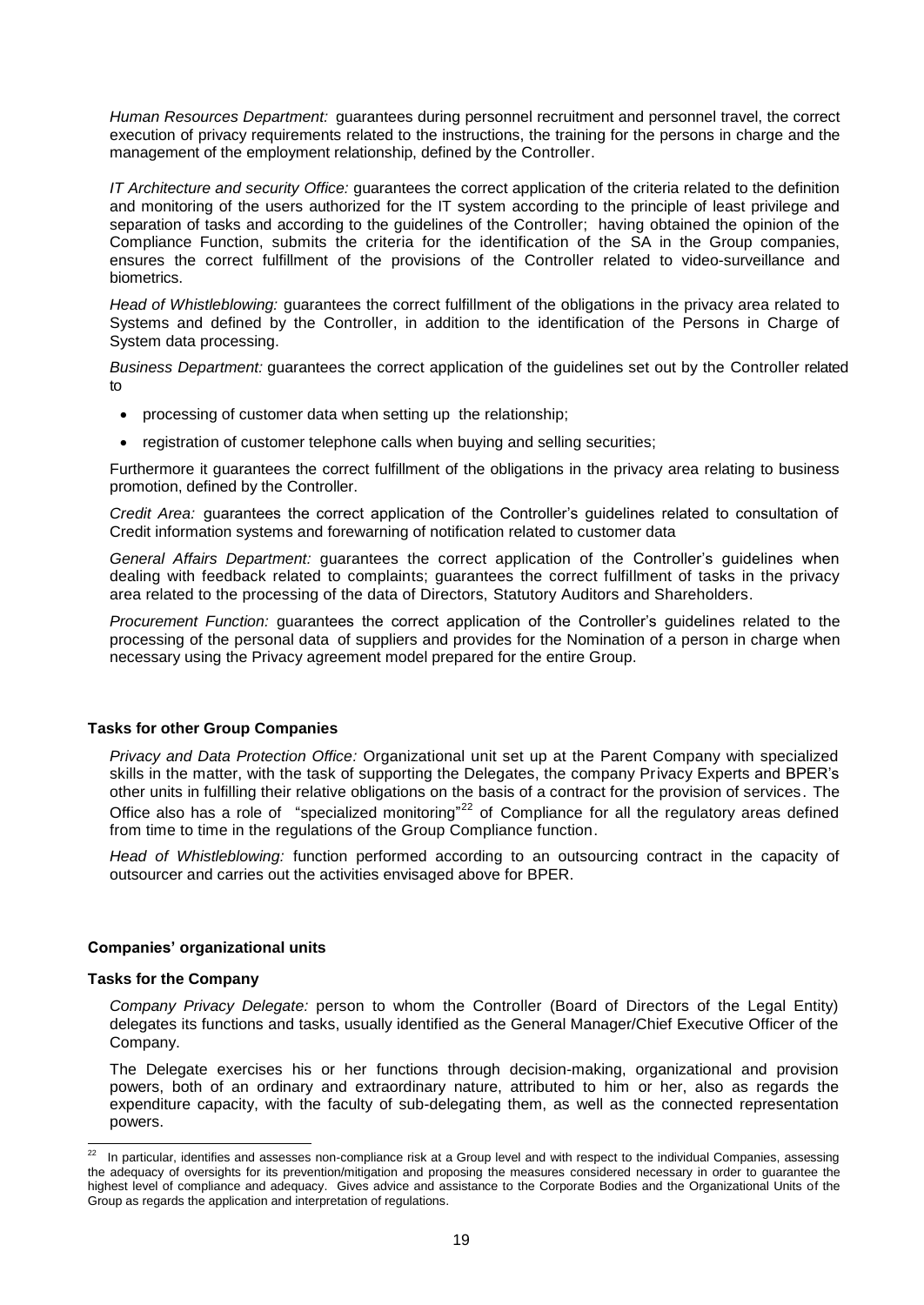The assignment of the above-mentioned mandate leaves, however, under the under the responsibility of the Controller/Board of Directors the administration responsibilities, compensation actions, assessments and the provisions of the Control Authorities and civil and criminal responsibilities not attributable to the Delegate.

*Company Privacy Contact*<sup>23</sup>: person envisaged in each of the Group's Italian companies, responsible for carrying out tasks connected to the exchange of information and representation of the Group's DPO, with which he/she works closely.

Company Privacy Specialist<sup>24</sup>: person envisaged in each of the Group's Italian companies, responsible for carrying out operational tasks and exchange of information, who operates in close contact with the Privacy and Data Protection Officer of the Parent Company.

# **Parent Company's Corporate Bodies**

# **Guidance and co-ordination roles and responsibilities**

The Board of Directors, as the Body invested with Strategic Supervisory Functions, in the area of its general risk governance responsibilities establishes, among other things, unequivocal guidelines and obligations with a view to basing business affairs on sound and prudent management as well as on criteria of fairness and good faith.

In its role of guidance and co-ordination it carries out the following activities on behalf of the Group Companies:

- approves the "Group Policy for the governance of the risk of non-compliance with personal data protection regulations" which defines:
	- uniform guidelines and rules for the Group Companies for compliance with the laws in question
	- a system of "monitoring for the prevention of non-compliance with privacy laws" structured according to the size and complexity of the Group Companies
- on the proposal of the Head of Logical Security of the Parent Company, establishes criteria for the Group in relation to the definition and monitoring of the authorization profiles of the persons in charge according to the principle of least privilege and separation of tasks
- defines principles for the Group in relation to the regulatory provisions on the processing of personal data performed by the System Administrators
- approves, on the proposal of the Chief Operating Officer, the criteria that the Group Companies adopt in order to guarantee compliance with the regulatory provisions on the processing of the personal data of employees acquired by accessing their e.mails and their internet access carried out during work activities
- approves, on the proposal of the Privacy Delegate, the criteria for the Group as regards the identification and management of suspect banking transactions pursuant to the regulations on the processing of the personal data of customers performed by the employees of the banks and the companies belonging to banking groups.

 $23$  Tasks and responsibilities compatible with the role of 2nd level control function reference person

 $24$  Person or organizational unit identified at each of the Group's banks, on the basis of the type and nature of the processing performed, which although also performing other activities, acts as an entry point / contact towards the Parent Company.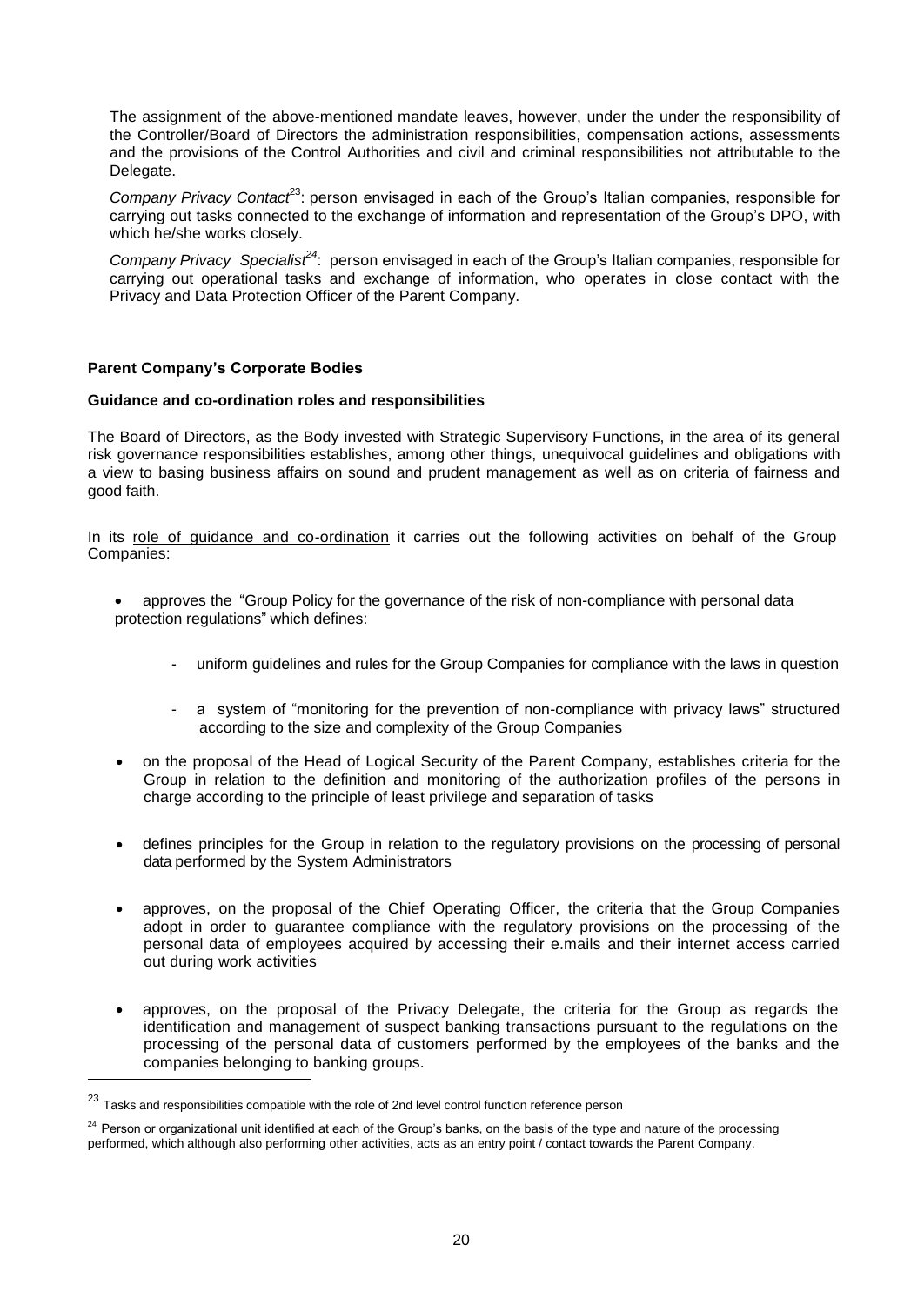# **Roles and responsibilities performed for Bper**

The Board of Directors ensures the correct application at a company level of the guidelines and rules defined for the Group and the implementation of monitoring for the prevention of the risk of non-compliance with Privacy matters; appoints the Company Privacy Delegate to whom it delegates its own functions and tasks, leaving, however, under the responsibility of the Board itself the administration responsibilities, compensation actions, assessments and the provisions of the Privacy Guarantor and the civil and criminal responsibilities not attributable to the Delegate.

# **Companies' Corporate Bodies**

The Boards of Directors of each Group Bank or Company, according to the guidelines provided by the Parent Company and adopted through the approval of the "Group Policy for the Governance of the risk of non-compliance with personal data protection regulations", have the responsibility of defining:

- − objectives and methods of processing personal data in their areas
- − adequate and effective link of monitoring and responsibilities at an organizational level
- tools used and security measures.

# **8 Risk exposure and operating limits**

This paragraph has not been filled in as the risk governed by this policy is one of the "non-measureable" risks.

# **9 Risk assumption and mitigation**

Reference should be made to the Group Policy for the governance of non-compliance risk.

# **10 Risk management**

In order to guarantee compliance with the obligations envisaged for the Group Companies which process personal data, the Board of Directors of the Parent Company has established a system of "monitoring for the prevention of the risk of non-compliance with privacy regulations", through organizational procedures and processes, structured according to the size and complexity of the Group Companies.

Generally the monitoring system is designed to consider the particular characteristics of the business carried out by each of the Group companies:

- Each Company's Controller is required to give instructions on how employees and ("authorized") equivalents should process personal data during their working activity
- Access to the information system of the Group Companies must be managed with respect to what was established regarding privacy regulations, according to principles of relevance and non-excess, in order to avoid the possibility of unlawful processing of personal data
- The Heads of the organizational units have the task of guaranteeing compliance with the privacy requirements in the instructions given to the authorized persons coordinated by them.
- The Heads of the organizational units in which business promotion activities are performed must ensure that staff perform such activities in compliance with the indications provided by the company.
- The Heads of the organization units in which video-surveillance systems and/or biometric detection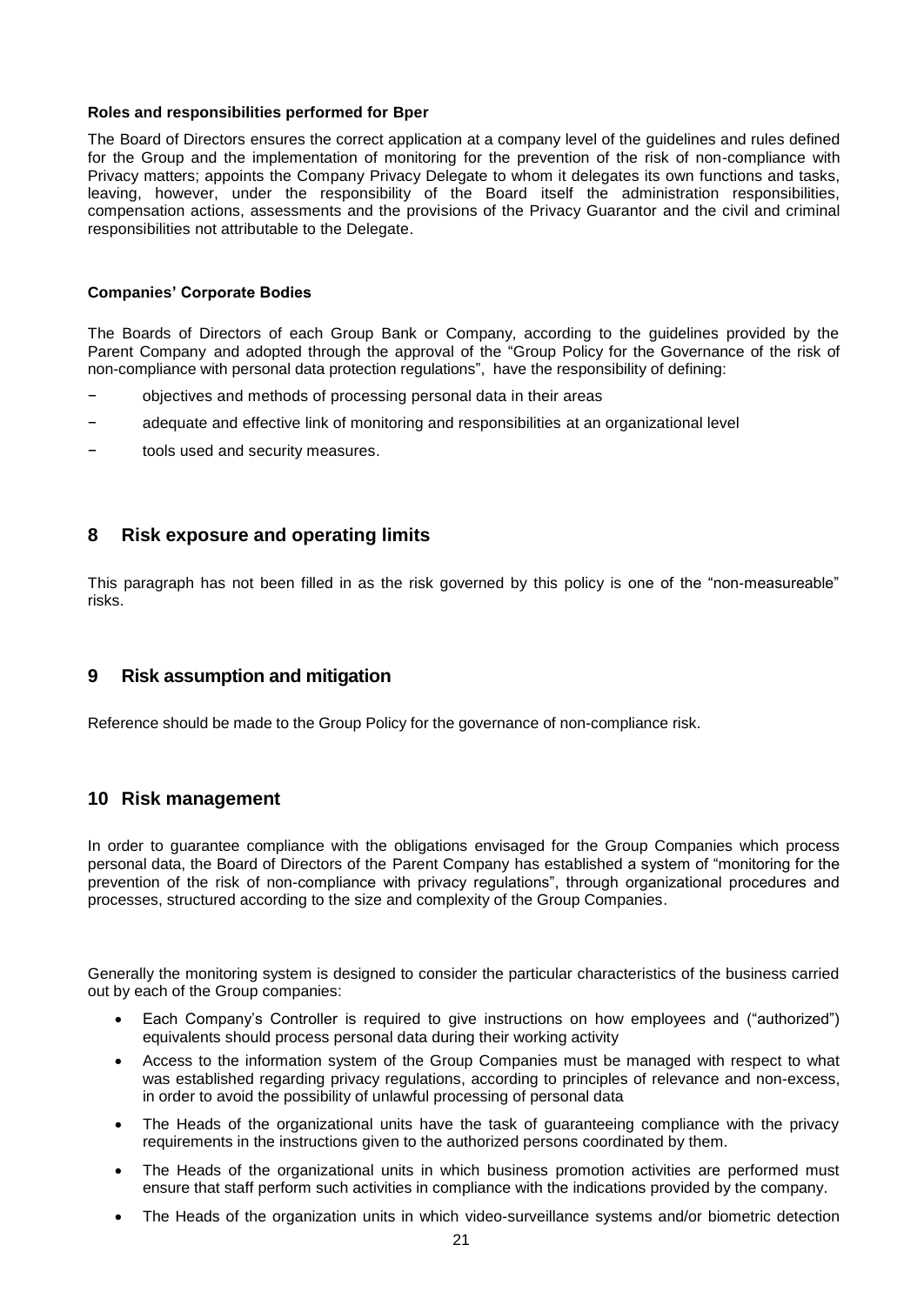using digital finger imaging are present must ensure that staff perform the activities in compliance with the indications provided by the company.

 The communication of personal data to third parties is permitted, usually, if the data subject consents or in one of the cases in which processing can be performed without consent.

# **Parent Company's organizational units**

# **Guidance and coordination tasks**

# **Tasks for Bper**

*Privacy and Data Protection Office* for BPER Banca and for the various legal entities for which it performs this service:

- supports the Company Privacy Delegate in exercising the responsibilities entrusted to him or her
- supports the company functions in exercising the responsibilities entrusted to them and draws up and updates the "instructions for authorized persons" for employees and equivalents
- draws up and updates the "Contracts for Personal Data Processing", whether the contract is within or outside the group (so-called Processors of personal data on behalf of the Controllers), identifying the individual types to be used according to the nature and type of contract/agreement/processing, draws up and updates the "privacy information" for employees and equivalents, for customers for BPER and for the various legal entities for which it performs such service, for the Directors and the Statutory Auditors
- supports the DPO in keeping a Register of processing activities: should an update of the Register of processing activities be necessary, performs an overall analysis of data processing, involving the heads of the organizational units responsible for the activity and submits the results to the assessment of the DPO
- in the cases envisaged in art. 35 of the GDPR, should it be necessary to proceed with a Privacy Impact Assessment PIA, with the support of the Process Owner deals with the investigation of the context, subject to assessment, and examines the processing, its purpose, the need and its relative proportion with respect to the aim, assesses the potential risks of possible impacts on the fundamental rights and the freedom of the data subjects involved and identifies mitigation measures. Involves the DPO for an opinion regarding the assessment of the impact on data protection and on the performance of such processing pursuant to art. 39 of the GDPR
- performs the analyses related to the presence of processing based on legitimate interest, pursuant to art. 6 paragraph 1 letter *f)* of the GDPR, documenting the assessment process carried out. Obtains an opinion from the DPO on such assessment with regard to the balance of interests, compliance with fundamental rights and the freedom of the data subject, in addition to the performance of the assessment itself
- assesses the reports of data breaches received and verifies whether there has been a violation of personal data, simultaneously informing the DPO in order to jointly determine the nature and size of the breach and if necessary to proceed to the communications indicated in articles 33 and 34 of the **Regulation**
- responds to requests related to access, rectifications, restrictions, portability, opposition and cancellation of data subjects without unjustified delay and, however, at the latest within a month from receiving the request.
- manages the preliminary analysis of alerts (produced by the IT applications on the basis of extraction criteria) as envisaged by the adopted model, in order to guarantee compliance with the principles related to the Circulation of the information and the tracking of bank transactions involving the personal data of customers<sup>25</sup> carried out by employees of the bank and of the other non-banking companies belonging to the banking group. If the Head of the Office cannot justify the alert, it will be analyzed by the Group's Internal Audit function and communicated to the Group's Human Resources Department for the preparation of the relative communication to the employee. On the basis of the statistics produced by the process, proposes the update of extraction criteria in order to improve the efficiency of the monitoring process.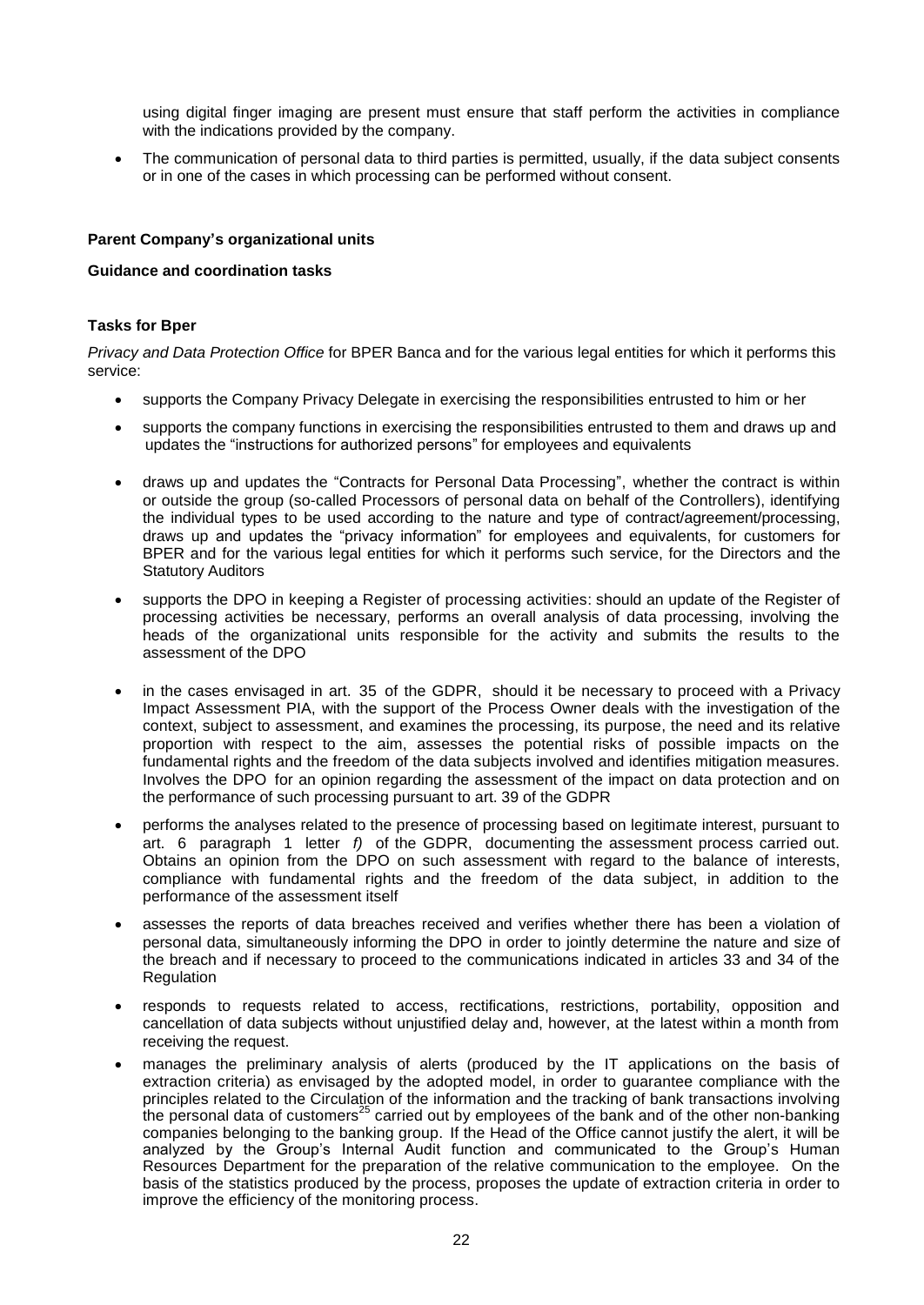# *Human Resources Department*

- guarantees the correct execution of the privacy requirements during personnel recruitment and personnel travel, in relation to instructions and training for personnel.
- carries out the regulatory requirements related to personal data protection, processed in order to fulfill the obligations envisaged by law and/or deriving from employment contracts
- works for the correct fulfillment of obligations in the privacy area related to the establishment and management of the employment relationship with employees
- guarantees compliance with the measures defined by the control authorities to be adopted by employers for the processing of the personal data of employees, acquired by accessing their e.mails and their internet access during work activities.

# *IT Architecture and Security*

- guarantees the fulfillment of regulatory requirements, also in relation to personal data protection measures and the definition and monitoring of the employees authorized to access the IT system according to the principle of least privilege and separation of tasks.
- having heard the opinion of the Data Protection Officer, submits to the approval of the Board of Directors of BPER the criteria for the identification of the SA in the group companies<sup>26</sup>. The log control is delegated to each head of unit which comprises a SA in its workforce.
- in relation to the assessment of IT incidents, in the event that they potentially involve the personal data of data subjects, notifies without delay the DPO and the Privacy and Data Protection Office

# *Head of Whistleblowing*

 guarantees the correct execution of the privacy obligations related to instructions for employees, defined by the Controller (and, if envisaged by the Delegate) and guarantees that it is fulfilled as required by regulations, also in relation to the security measures envisaged for the connected processing of personal data

# *Business Department*

- guarantees the correct application of the obligations related to the processing of customer data during the establishment of the relationship through the delivery of information and the collection of the consents/denials
- guarantees the correct application of the Parent Company's guidelines regarding telephone calls for the purchase and sale of securities, also in relation to the security measures envisaged for connected personal data processing

# *General Affairs Department*

- guarantees the correctness of the personal data processing of Directors and Statutory Auditors and provides for the delivery of the relative dedicated privacy information and the documented collection of consents or denials related to personal data processing, as envisaged by regulations.
- Responds to complaints related to Privacy and recourse to the control Authorities within the deadlines provided by law with the support of the Privacy and Data Protection Office, if necessary.

 $\overline{a^{25}}$  Decision n.192 of 12.05.2011 containing "Requirements related to data sharing and tracking of transactions in the banking sector".  $26$  Decision of Privacy Guarantor dated 27 November 2008 – "Measures and arrangements applying to the controllers of processing

operations performed with the help of electronic tools in view of committing the task of System Administrator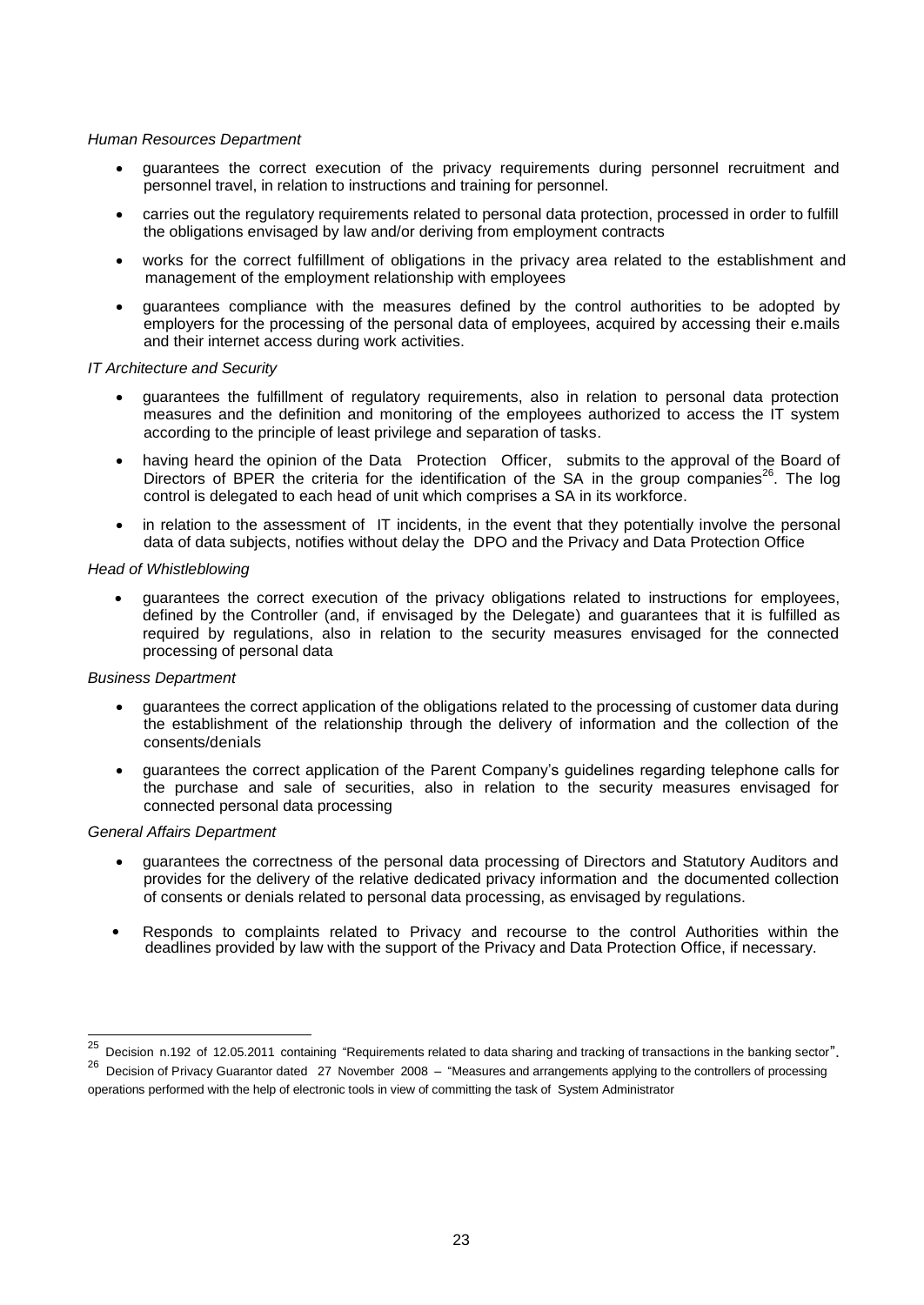# *Procurement Function*

- appoints an Officer responsible for the supplier, where envisaged, on the basis of the decisions on privacy governed in the single contracts, using the Privacy agreement template received by the Privacy and Data protection Office, submitting any particular cases to the attention of the latter.
- prepares a specific document made available to customers which contains a list of the external companies and all the third parties to which each legal entity communicates or transmits personal data with the role of "Controller", or Responsible Officer

# **Tasks for other Group Companies**

*Privacy and Data Protection Office* performs the same tasks as those carried out for BPER for the legal entities which have signed an outsourcing agreement with the Parent Company, on the basis of the contents of the agreement itself.

*IT Architecture and Security* performs the same tasks as those carried out for BPER for the legal entities which have signed an outsourcing agreement with the Parent Company, on the basis of the contents of the agreement itself.

*Head of Whistleblowing* performs the same tasks as those carried out for BPER

*Procurement Function* performs the same tasks as those carried out for BPER for the legal entities which have signed an outsourcing agreement with the Parent Company, on the basis of the contents of the agreement itself.

# **Companies' organizational units**

The Controller of each Company is obliged to give instructions as to how employees and equivalents ("authorized") should process personal data in their work activities.

The Heads of the organizational units have the task of guaranteeing compliance with privacy obligations in the instructions given to the persons authorized and coordinated by them.

# **Tasks for the Company**

The Human Resources function of each company guarantees the same obligations as those envisaged for that function in BPER

The Logical Security function of each Company has the responsibility of identifying and controlling the work of the System Administrator of each Company according to the criteria indicated by the Parent Company. It guarantees the same obligations envisaged for the same function in BPER.

The Business function of each company guarantees the same obligations envisaged for the same function in BPER

The General Affairs function of each company guarantees the same obligations envisaged for the same function in BPER

The Procurement function of each company guarantees the same obligations envisaged for the same function in BPER

# **Tasks for the other Group Companies**

Not envisaged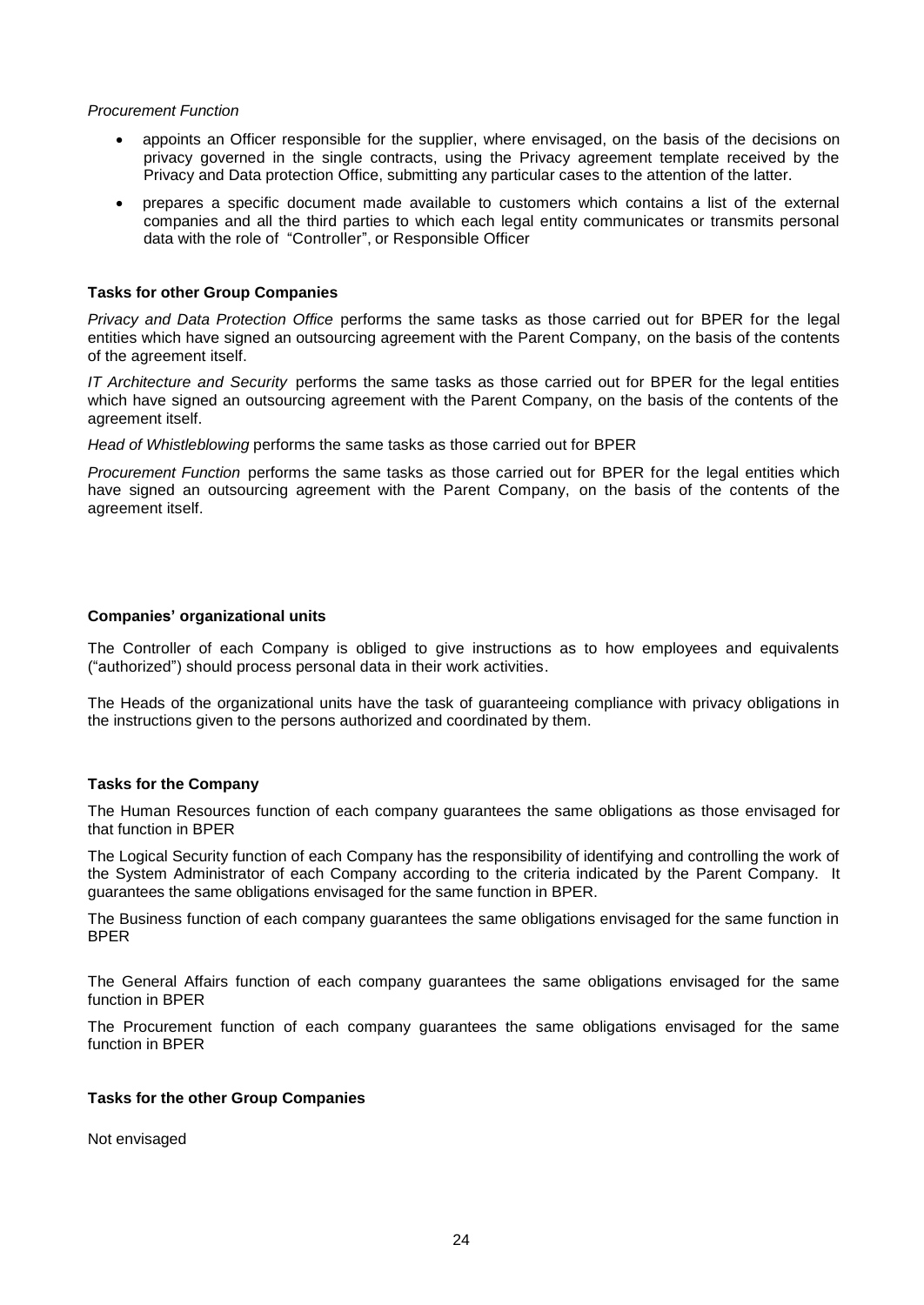# **Parent Company's Corporate Bodies**

# **Guidance and coordination roles and responsibilities**

The Board of Directors of the Parent Company has adopted an organizational Group model for the correct execution of privacy requirements in relation to instructions and training for authorized personnel, and for personal data processing

The Board of Directors of the Parent Company

- guarantees the fulfillment of regulatory provisions related to personal data protection measures
- assigns to the Head of the Human Resources Department the tasks of guaranteeing the correct execution of the privacy requirements related to instructions and training for employees, in the establishment and management of the employment relationship, also in relation to compliance with regulations on the remote monitoring of workers
- establishes valid criteria for the Group which envisage authorization profiles for employees according to the principle of least privilege and separation of tasks and criteria with which to identify the SA, the control and storage of the logs produced by the SA
- guarantees compliance with regulations in matters related to the "Internal systems for reporting breaches"<sup>27</sup> through the adoption of an internal centralized warning system called "Whistleblowing" which allows employees to report, directly and with the guaranteed confidentiality, any unlawful behavior
- guarantees that customers are informed of the following when the relationship is set up:
	- the processing to which their personal data is subject
	- the methods with which their rights can be exercised in relation to their personal data
	- the other external Controllers and Processors to which such data will be communicated
- guarantees that each all promotional and commercial activities are performed in compliance with the provisions of the Authorities and further to prior verification that the recipient customers had provided the due consent in advance.
- has defined an organizational model for the Group relating to the processing of the personal data of Directors and Statutory Auditors which envisages the delivery of the dedicated privacy information and the documented collection of the consents and denials related to personal data processing
- has defined an organizational model for the Group for the relationship with suppliers which envisages, in the cases prescribed by law, the recourse to ad hoc written agreements at the time the relationship is established.

#### **Roles and responsibilities exercised for Bper**

The Board of Directors assumes the same responsibilities for BPER and for the Group

# **Companies' Corporate Bodies**

The Boards of Directors of the Companies further to the guidelines issued by the Parent Company exercise the same tasks as those of the Board of Directors of the Parent Company.

<sup>&</sup>lt;sup>27</sup> Legislative Decree dated 12 May 2015, no. 72 – Implementation of Directive 2013/36/UE (CRD IV) related to "Internal systems for reporting breaches".